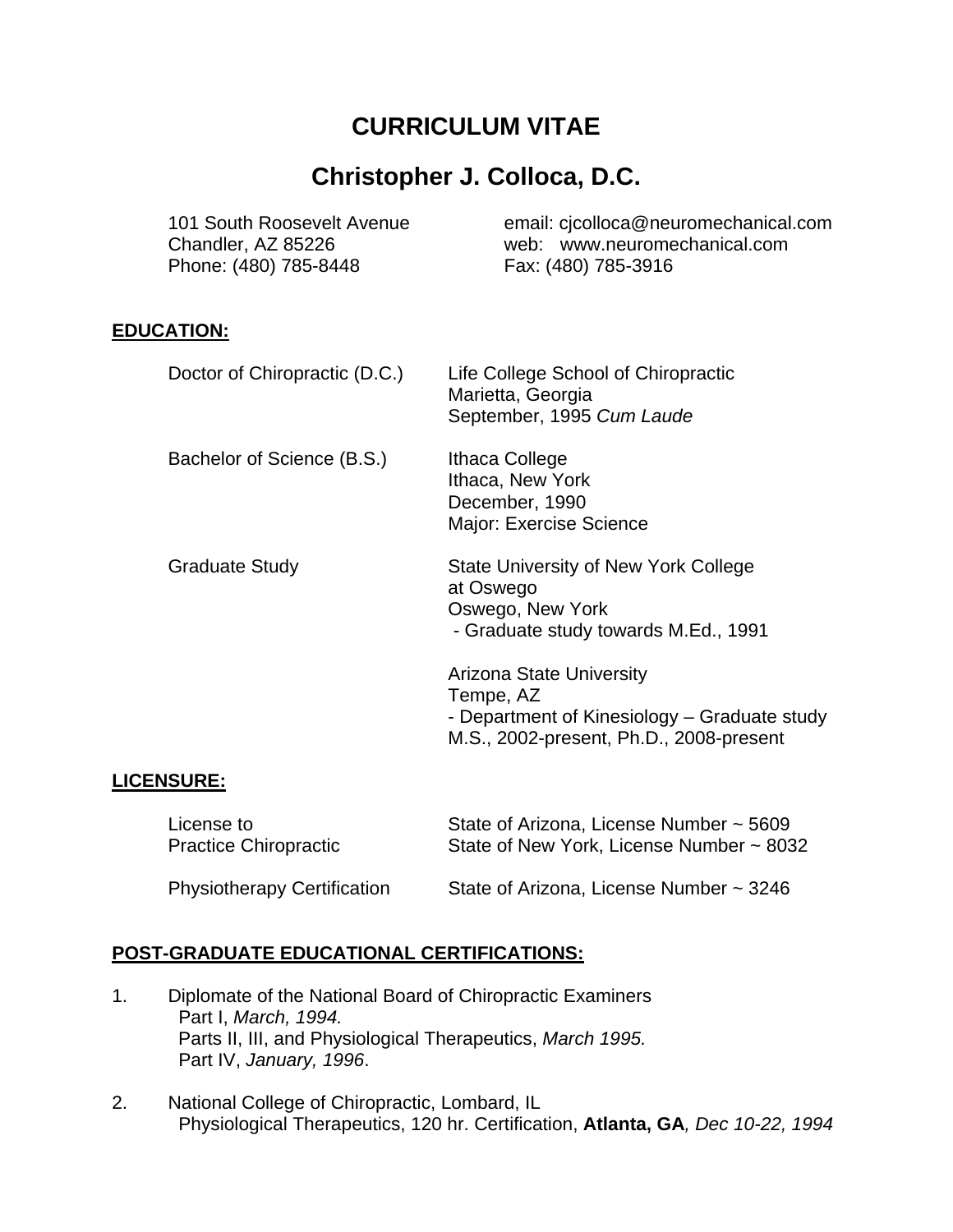# **EMPLOYMENT:**

| <b>CEO and Founder</b>                                                               | Neuromechanical Innovations<br>11011 South 48th Street, Suite 205<br>Phoenix, AZ 85044<br>(480) 785-8442  Fax: (480) 893-2412<br>2000-Present                          |
|--------------------------------------------------------------------------------------|------------------------------------------------------------------------------------------------------------------------------------------------------------------------|
| President and<br><b>Clinic Director</b>                                              | State of the Art Chiropractic Center<br>11011 South 48th Street, Suite 220<br>Phoenix, AZ 85044<br>(480) 893-2400  Fax: (480) 893-2412<br>April 1, 1997 - May 10, 2008 |
| <b>Vice President</b>                                                                | Activator Methods International, Ltd.<br>3714 East Indian School Road<br>Phoenix, AZ 85018<br>(602) 224-0220   Fax: (602) 224-0230<br>January 1, 1997 - June 27, 2000  |
| <b>FACULTY APPOINTMENTS:</b>                                                         |                                                                                                                                                                        |
| Postdoctoral & Related<br><b>Professional Education</b><br><b>Department Faculty</b> | Logan College of Chiropractic<br>St. Louis, MO, U.S.A., 1997-Present                                                                                                   |
|                                                                                      | <b>New York Chiropractic College</b><br>Seneca Falls, NY, U.S.A., 1998-Present                                                                                         |
|                                                                                      | <b>Life University</b><br>Marietta, GA, U.S.A., 2000-Present                                                                                                           |
|                                                                                      | <b>Palmer College of Chiropractic</b><br>Davenport, IA, U.S.A., 2002-Present                                                                                           |
| <b>Team Speaker</b>                                                                  | <b>Parker School for Professional Success</b><br>Dallas, TX, U.S.A., 1997-Present                                                                                      |
| <b>External Examiner</b><br>of Dissertations                                         | Department of Chiropractic,<br>Durban Institute of Technology,<br>Durban, South Africa, 2003-Present                                                                   |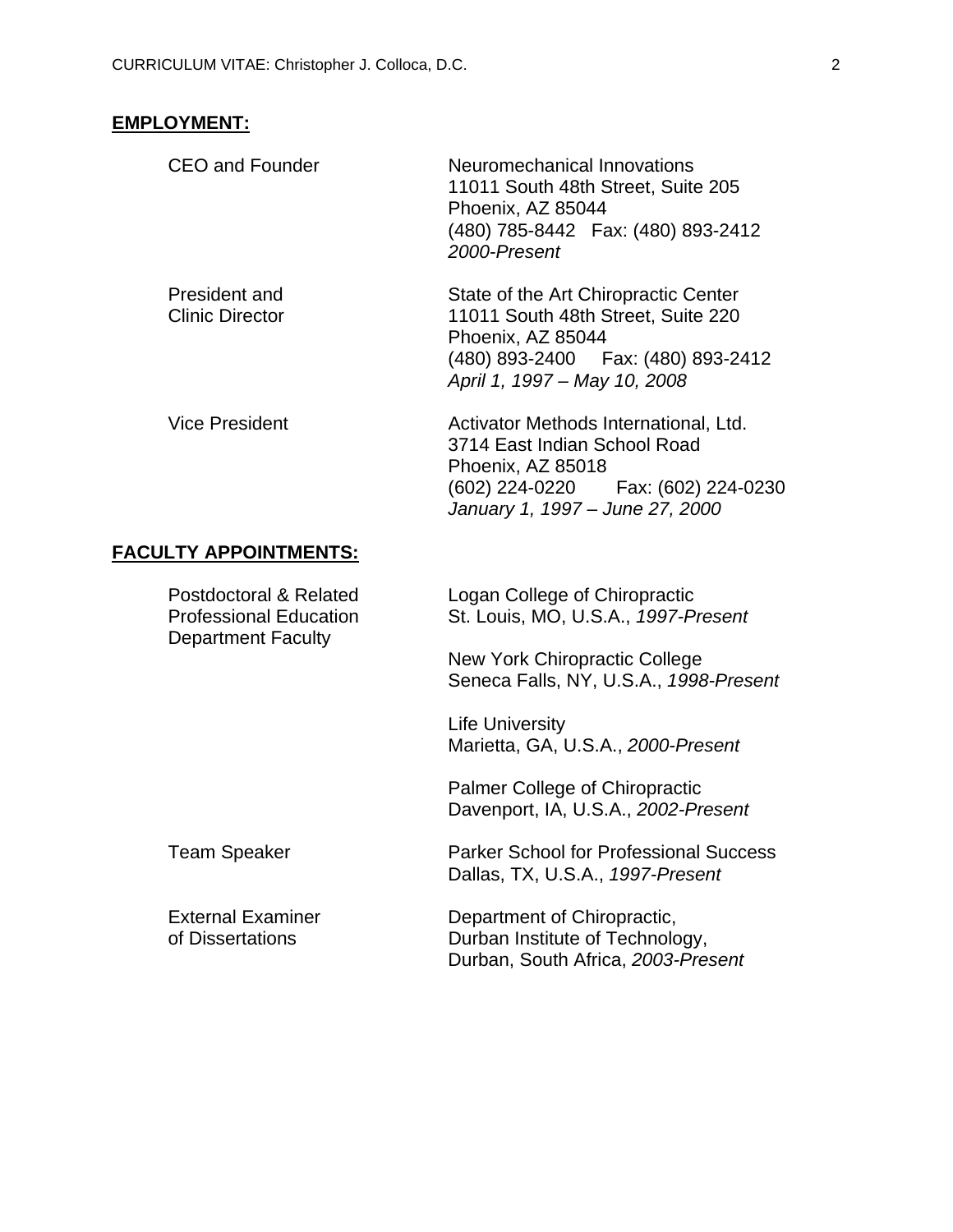# **PROFESSIONAL APPOINTMENTS:**

| <b>Editorial Advisory Board</b>         | The Open Spine Journal<br>Bentham Science Publishers, ISSN:1876-5327<br>$2008$ – present                             |
|-----------------------------------------|----------------------------------------------------------------------------------------------------------------------|
| Reviewer                                | Spine<br>Lippincott Williams & Wilkins, Philadelphia, PA,<br>$2005$ – present                                        |
|                                         | European Spine Journal<br>Springer-Verlag, Berlin, Germany<br>$2005$ – present                                       |
|                                         | Journal of Biomechanics<br>Elsevier, Ltd., New York, NY<br>$2005$ – present                                          |
|                                         | Chiropractic & Osteopathy,<br>BioMed Central, London, UK<br>$2006$ – present                                         |
|                                         | <b>BMC Musculoskeletal Disorders</b><br>BioMed Central, London, UK<br>$2008$ – present                               |
|                                         | Journal of Manipulative and Physiological<br><b>Therapeutics</b><br>Elsevier, Ltd., New York, NY<br>$2008$ – present |
|                                         | <b>Clinical Biomechanics</b><br>Elsevier, Ltd., New York, NY<br>$2009$ – present                                     |
| <b>Fellowship Committee</b>             | International Society for the Study of the<br>Lumbar Spine, 2007 - present                                           |
| Chair,<br><b>Publications Committee</b> | Arizona Association of Chiropractic<br>Phoenix, AZ, U.S.A., 1997-2001                                                |
| <b>Board of Directors</b>               | National Institute of Chiropractic Research<br>Phoenix, AZ, U.S.A., 1998-2001                                        |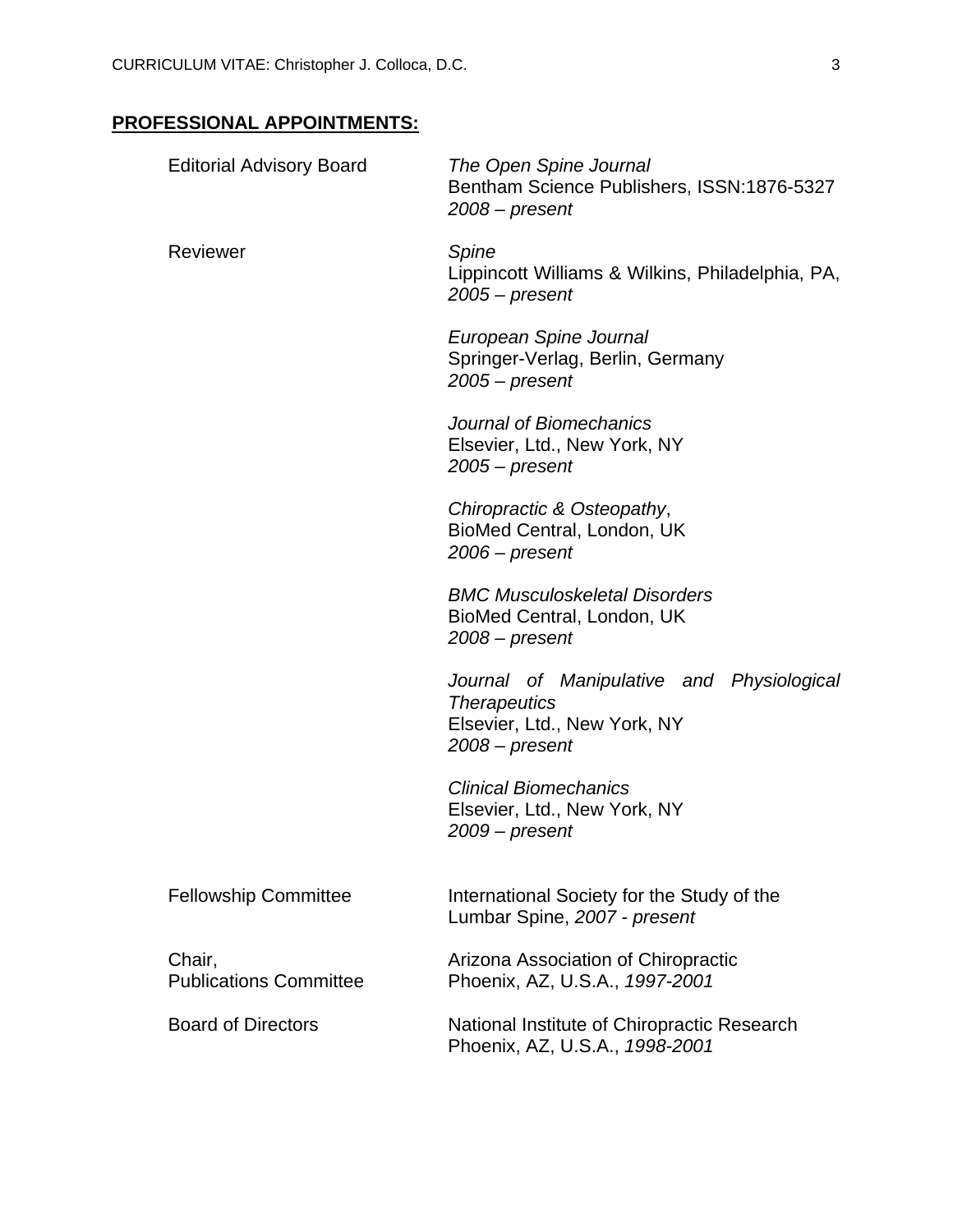#### **PROFESSIONAL SOCIETY MEMBERSHIPS**

- 1. International Chiropractors Association, *1991-Present*
- 2. American Chiropractic Association, *1995-Present*
- 3. Chiropractic Biophysics, Non-Profit, Inc., *1996-Present*
- 4. Arizona Association of Chiropractic, *1997-2001; 2006-Present*
- 5. Foundation for Chiropractic Education & Research, *2000-Present*
- 6. World Federation of Chiropractic, *2002-Present*
- 7. International Society for the Study of the Lumbar Spine*, 2004-Present*
- 8. Life University President's Circle, *2005-Present*
- 9. Arizona Chiropractic Society, *2006-Present*
- 10. New York Chiropractic College, President's Council, *2009-Present*.
- 11. National Institute of Chiropractic Research, *1994-2001*
- 12. Georgia Chiropractic Association, *1994-1995*
- 13. Georgia Council of Chiropractic, *1995*
- 14. New York State Chiropractic Association, *1996*
- 15. New York Chiropractic Council, *1996*

#### **SCIENTIFIC CONFERENCE INVITED CHAIRMAN / MODERATOR**

- 1. Spineweek 2008. 35th Annual Meeting of the *International Society for the Study of the Lumbar Spine*. Chairman, Special Poster Session I: Muscle. **Geneva, Switzerland,** *May 29, 2008.*
- 2. 34<sup>th</sup> Annual Meeting of the *International Society for the Study of the Lumbar Spine*. Moderator, Special Poster Session I: Low Back Pain. **Hong Kong**, *June 10-14, 2007.*

#### **SCIENTIFIC CONFERENCE ATTENDANCE/PARTICIPATION**

1. *XVIth Brussels International Spine Symposium*. **Brussels, Belgium**, *November 20-21, 2009*.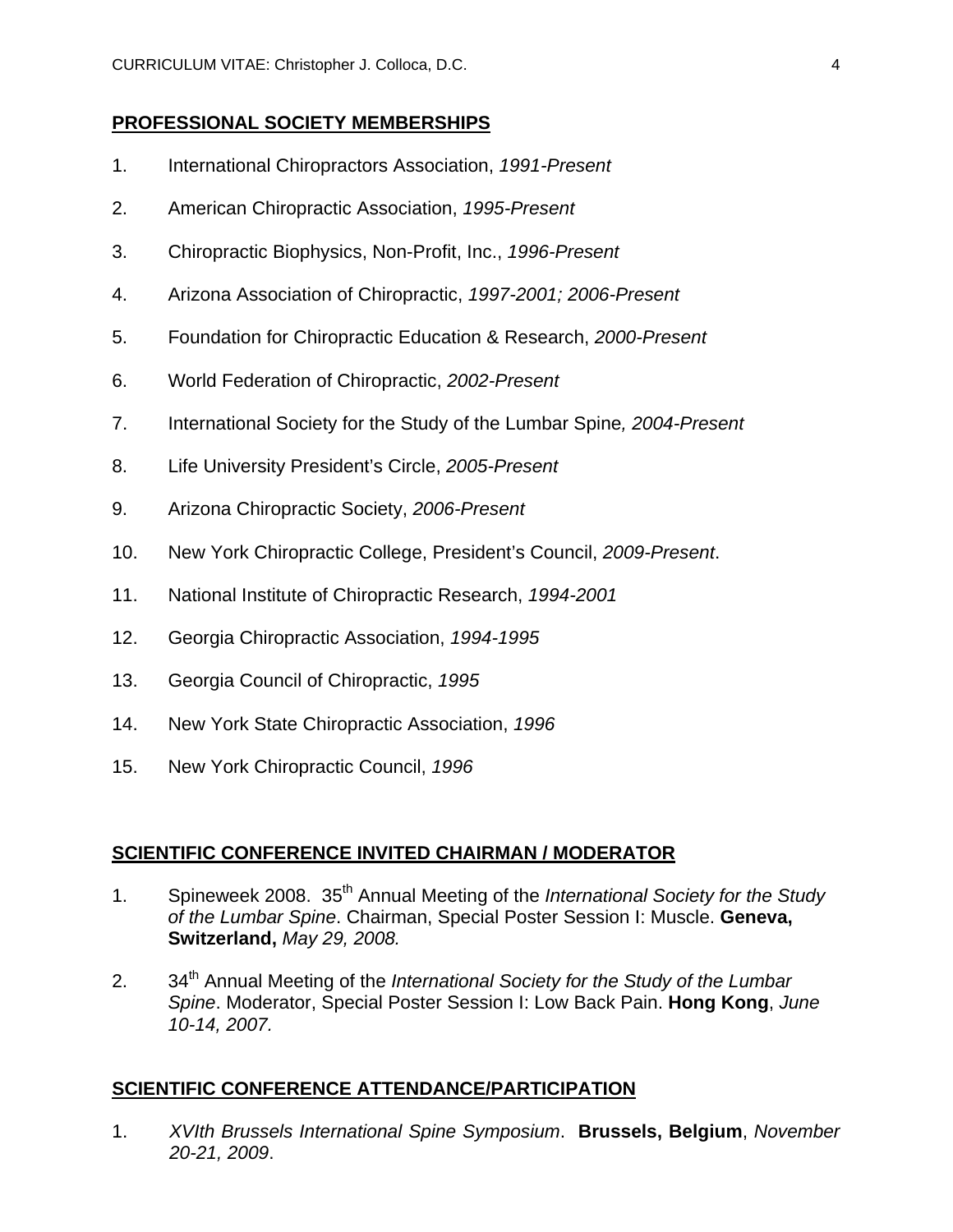- 2. ECU2009 European Chiropractors' Union Convention. **Alghero, Sardinia, Italy**, *May 21-23, 2009*.
- 3. 36th Annual Meeting of *the International Society for the Study of the Lumbar Spine*, **Miami, FL**, *May 4-8, 2009.*
- 4. 10<sup>th</sup> Biennial Congress of the *World Federation of Chiropractic*. Montreal, **Quebec, Canada**, *April 30 – May 2, 2009.*
- 5. The Association of Chiropractic Colleges Research Agenda Conference 2009. Tuscany Suites and Casino, **Las Vegas, NV**, *March 12-14, 2009.*
- 6. Spineweek 2008. 35th Annual Meeting of the *International Society for the Study of the Lumbar Spine*. **Geneva, Switzerland,** *May 26-31, 2008.*
- 7. 2008 Annual Scientific Meeting of the *Spine Society of Australia*, The Hilton Adelaide, **Adelaide, Australia**, *April 18-20, 2008.*
- 8. The Association of Chiropractic Colleges Research Agenda Conference 2008. Sheraton Premiere at Tyson's Corner, **Washington, DC**, *March 13-15, 2008*.
- 9. *XIVth Brussels International Spine Symposium*. Surgery for Low Back Pain? Controversies in Ethiopathogenesis, Management and Costs. **Brussels, Belgium**, *November 16-17, 2007*.
- 10. 34th Annual Meeting of the *International Society for the Study of the Lumbar Spine*. **Hong Kong, China,** *June 10-14, 2007.*
- 11. *9th Biennial Congress of the World Federation of Chiropractic, International Conference on Chiropractic Research*, Tivoli Marinotel, **Vilamoura, Portugal**, *May 17-19, 2007*.
- 12. The Association of Chiropractic Colleges XIV / Research Agenda Conference XII. Professionalism and Ethics. Wyndham Phoenix, **Phoenix, AZ**, *March 15- 17, 2007*.
- 13. International Chiropractors Association's 4th International Symposium on the Philosophy, Art and Science of Chiropractic. The Westin Palace Hotel, **Madrid, Spain**, *October 6-8, 2006*.
- 14. 2006 Conference on Chiropractic Research. Foundation for Chiropractic Education and Research, **Chicago, IL,** *September 14-16, 2006*.
- 15. 33<sup>rd</sup> Annual Meeting of the International Society for the Study of the Lumbar Spine, **Bergen, Norway,** *June 13-17, 2006*.
- *16.* 52nd Annual Meeting of the *Orthopaedic Research Society*, **Chicago, IL**, *March 19-22, 2006.*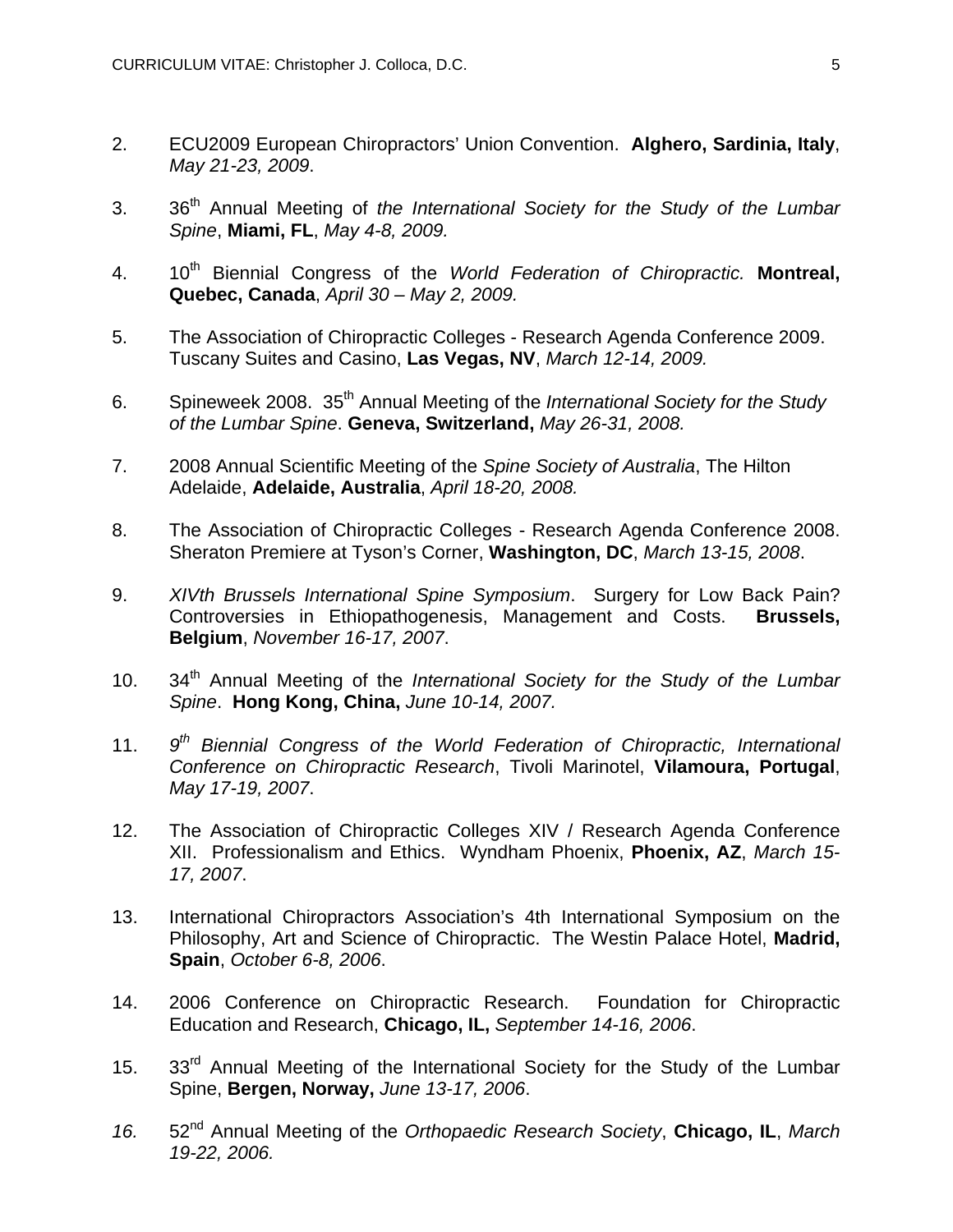- 17. The Association of Chiropractic Colleges XIII / Research Agenda Conference XI. Sheraton Premiere at Tyson's Corner, **Washington, DC**, *March 16-18, 2006*.
- 18. 8<sup>th</sup> Biennial Congress of the World Federation of Chiropractic, International Conference on Chiropractic Research, Sydney Convention Centre, **Sydney, Australia**, *June 16-18, 2005*.
- 19. 32<sup>nd</sup> Annual Meeting of the International Society for the Study of the Lumbar Spine, **New York, NY, USA,** *May 11-14, 2005*.
- 20. The Association of Chiropractic Colleges XII / Research Agenda Conference X. Alexis Park Hotel, **Las Vegas, NV, USA,** *March 17-19, 2005*.
- 21. Spineweek 2004. 31<sup>st</sup> Annual Meeting of the International Society for the Study of the Lumbar Spine, **Porto, Portugal**, *June 1-5, 2004*.
- 22. The Association of Chiropractic Colleges XI / Research Agenda Conference IX: Best Practices. Alexis Park Hotel, **Las Vegas, NV, USA,** *March 11-14, 2004*.
- 23.  $30<sup>th</sup>$  Annual Meeting of the International Society for the Study of the Lumbar Spine, **Vancouver, British Columbia, Canada**, *May 13-17, 2003*.
- $24.$   $7<sup>th</sup>$  Biennial Congress of the World Federation of Chiropractic, Hilton Disney World Resort, **Orlando, FL**, *May 1-3, 2003*.
- 25. Association of Chiropractic Colleges X/Research Agenda Conference VIII: Diversity. Omni Royal Orleans, **New Orleans, LA, USA,** *March 13-16, 2003*.
- 26.  $29<sup>th</sup>$  Annual Meeting of the International Society for the Study of the Lumbar Spine. Renaissance Cleveland Hotel, **Cleveland, OH, USA,** *May 14-18, 2002*.
- 27. Association of Chiropractic Colleges IX/Research Agenda Conference VII: Faculty and Personnel Development: The Power of Human Potential. Omni Royal Orleans, **New Orleans, LA, USA,** *March 13-16, 2002*.
- 28. Research Agenda Conference VI: Advancing the Science of Chiropractic. Hyatt Regency Crown Center, **Kansas City, MO**, **USA,** *July 27-29, 2001*.
- $29.$  6<sup>th</sup> Biennial Congress of the World Federation of Chiropractic, Palais des Congrès, **Paris, France**, *May 24-26, 2001*.
- 30. 2000 International Conference on Spinal Manipulation, **Bloomington, MN, USA,** *September 21-23, 2000*.
- 31. 12<sup>th</sup> Conference of the European Society of Biomechanics. Trinity College, **Dublin, Ireland**, *August 27-30, 2000*.
- 32. Research Agenda Conference IV: Chiropractic Research: Implications for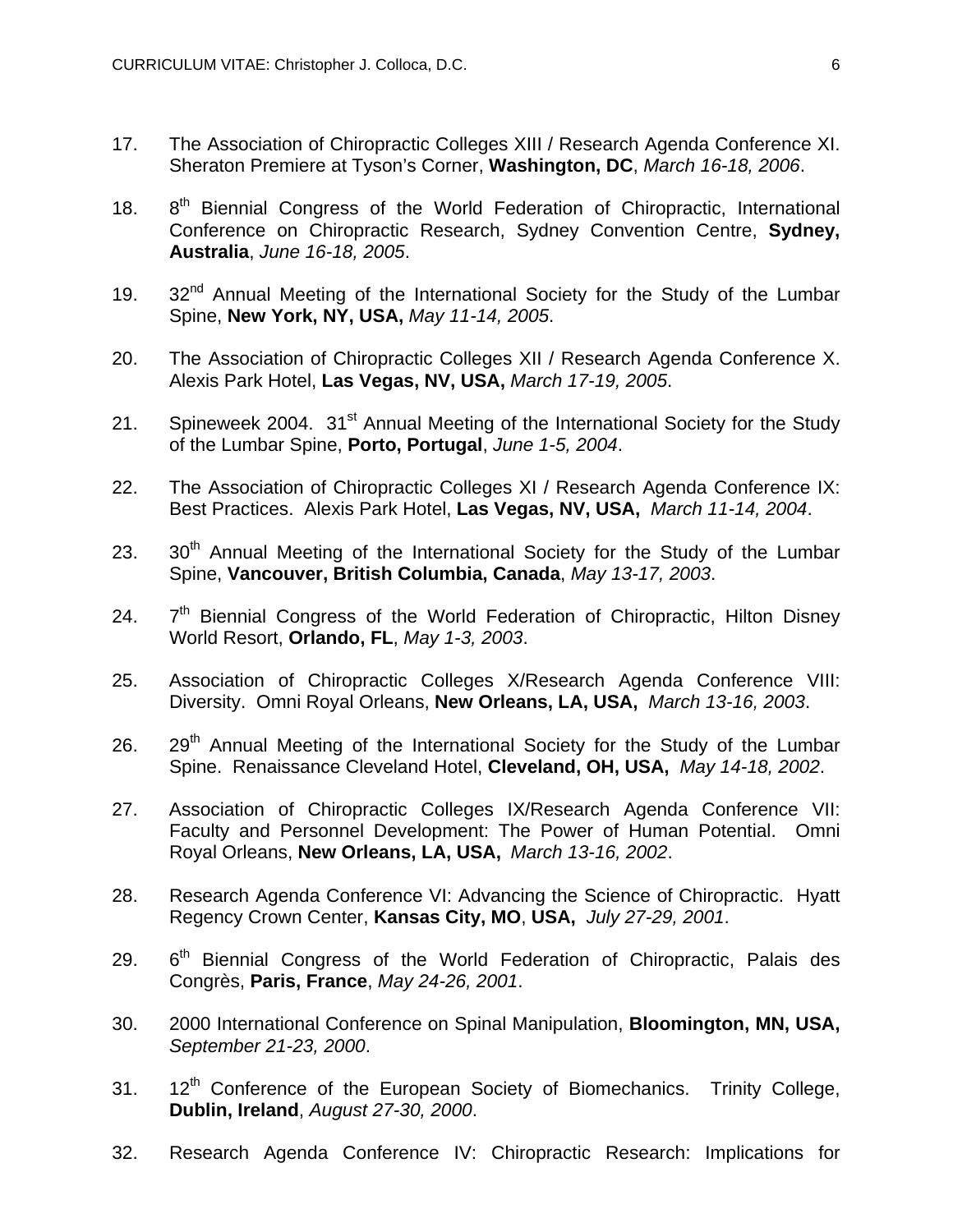Practice, Policy, and Professional Development. **Chicago, IL, USA,** *July 23-25, 1999*.

- 33. 26<sup>th</sup> Annual Meeting of the International Society for the Study of the Lumbar Spine. **Kona, HI**, **USA,** *June 20-24, 1999.*
- 34. 25<sup>th</sup> Annual Meeting of the International Society for the Study of the Lumbar Spine. **Brussels, Belgium**, *June 9-13, 1998.*
- 35. International Symposium on Degeneration of the Lumbar Functional Spinal Unit and Physiopathology of Low-Back Pain. **Paris, France**, *June 6, 1998.*
- 36. 23<sup>rd</sup> Annual Meeting of the International Society for the Study of the Lumbar Spine. **Burlington, VT, USA,** *June 25-29, 1996.*

## **INTELLECTUAL PROPERTY - PATENTS:**

- 1. Colloca CJ, Keller TS. Improved Electromechanical Adjusting Instrument (Patent Pending).
- 2. Colloca CJ, Keller TS. Electromechanical Adjusting Instrument. United States Patent #7,144,417. *December 5, 2006.*
- 3. Colloca CJ, Keller TS, Fuhr AW. Neuromuscular reflex assessment method. United States Patent #6,480,735. *November 12, 2002.*

# **INTELLECTUAL PROPERTY - TRADEMARKS:**

- 1. Impulse Adjusting Technique™. United States Trademark (Pending)
- *2.* Impulse iQ Adjusting Instrument® Logo. United States Trademark #3,665,972*. August 11, 2009.*
- *3.* Instrument Adjusting Headquarters®. United States Trademark #3,623,480*. May 19, 2009.*
- 4. Certified Instrument Adjuster®. United States Trademark #3,589,270. *March 10, 2009.*
- 5. Adjust to the Frequency®. United States Trademark #3,549,016. *December 23, 2008*.
- 6. Intelli-Adjust®. United States Trademark #3,478,082. *July 29, 2008*.
- 7. Impulse IQ®. United States Trademark #3,469,684. *July 15, 2008*.
- 8. The Neuromechanical System®. United States Trademark #3,393,653. *March 4,*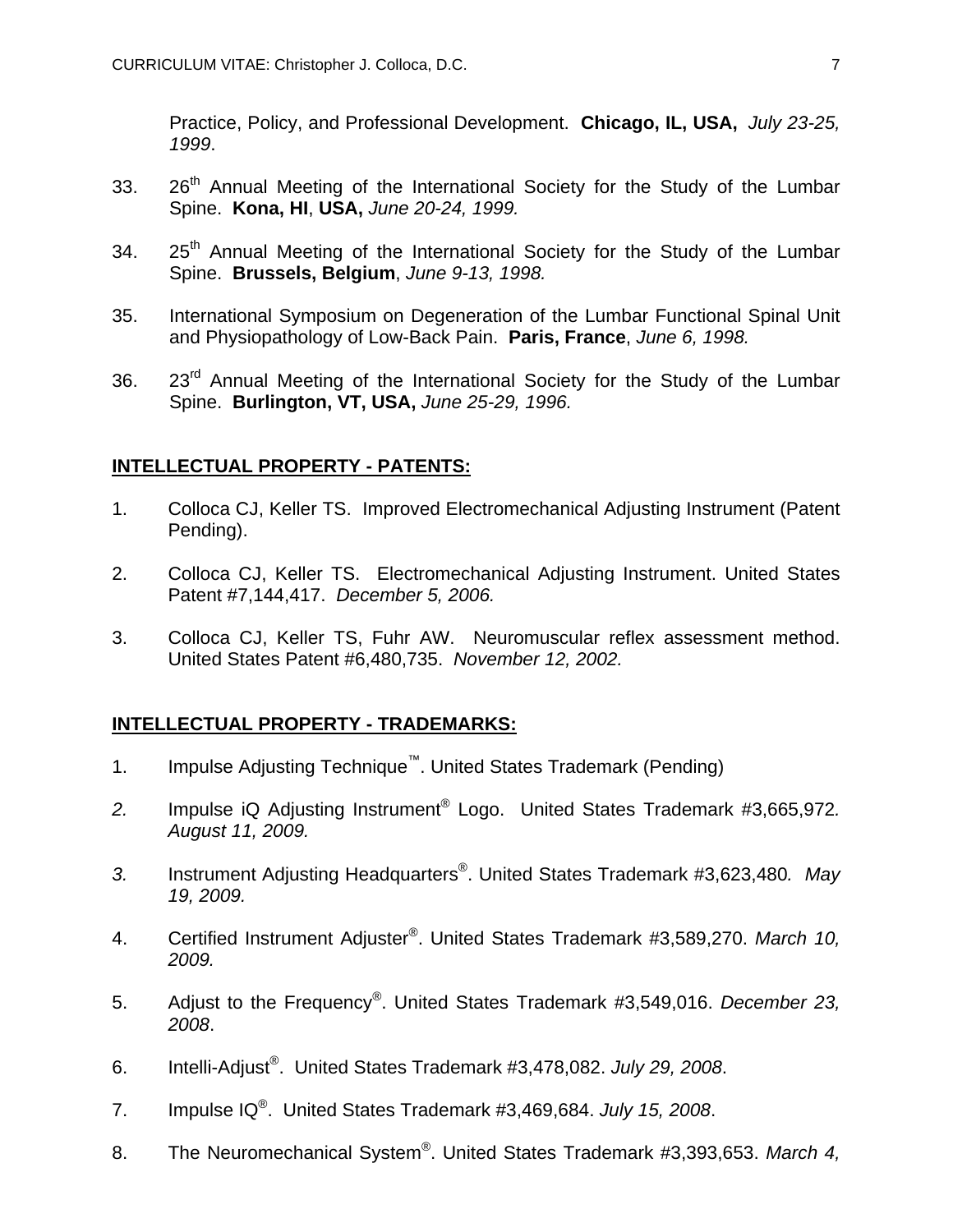*2008*.

- 9. Auto-Sense®. United States Trademark #3,390,045. *February 26, 2008.*
- 10. 21st Century Chiropractic®. United States Trademark #3,157,687. *October 17, 2006.*
- 11. Experience The Next Generation in Chiropractic<sup>®</sup>. United States Trademark #3,017,950. *November 22, 2005.*
- 12. Impulse Adjusting Instrument®. United States Trademark #3,013,309. *November 8, 2005.*
- 13. Impulse Adjusting Instrument<sup>®</sup> (design). United States Trademark #3,013,310. *November 8, 2005.*
- 14. Solutions for Today's Patient Management®. United States Trademark #2,693,868. *March 4, 2003.*
- 15. Neuromechanical Innovations®. United States Trademark #2,630,813. *October 8, 2002.*

#### **HONORS & AWARDS:**

- 1. Best Paper Award (\$500.00) International Chiropractors Association 4th International Symposium on the Philosophy, Art and Science of Chiropractic. Colloca CJ, Keller TS, Moore RJ, Gunzburg R, Harrison DE. Altered Spinal Motion Patterns and Neurophysiological Responses Associated With Intervertebral Disc Degeneration During Chiropractic Adjustments. The Westin Palace Hotel, Madrid, Spain, October 6-8, 2006.
- 2. Researcher of the Year, Chiropractic Biophysics, *2005*.
- 3. The Scott Haldeman Award (\$7,000)  $1<sup>st</sup>$  Prize, International Free Paper Competition for Research Titled, Biomechanical and Neurophysiological Responses to Spinal Manipulation in Patients with Lumbar Radiculopathy (Colloca CJ, Keller TS, Gunzburg R). 7<sup>th</sup> Biennial Congress of the World Federation of Chiropractic, Orlando, FL, *May 1-3, 2003*
- 4. Sofomar-Danek Award (\$1,500) for Best Poster Presentation, (Keller TS, Harrison DE, Colloca CJ, Harrison DD, Janik TJ. Prediction of Spinal Deformity Following Disc Degeneration and Osteoporosis.) 30<sup>th</sup> Annual Meeting of the International Society for the Study of the Lumbar Spine, 2002
- 5. Eagle Award, Activator Methods Highest Achievement, Activator Methods, Inc., *1998*
- 6. *Cum Laude* Graduate of Life College School of Chiropractic, *1995*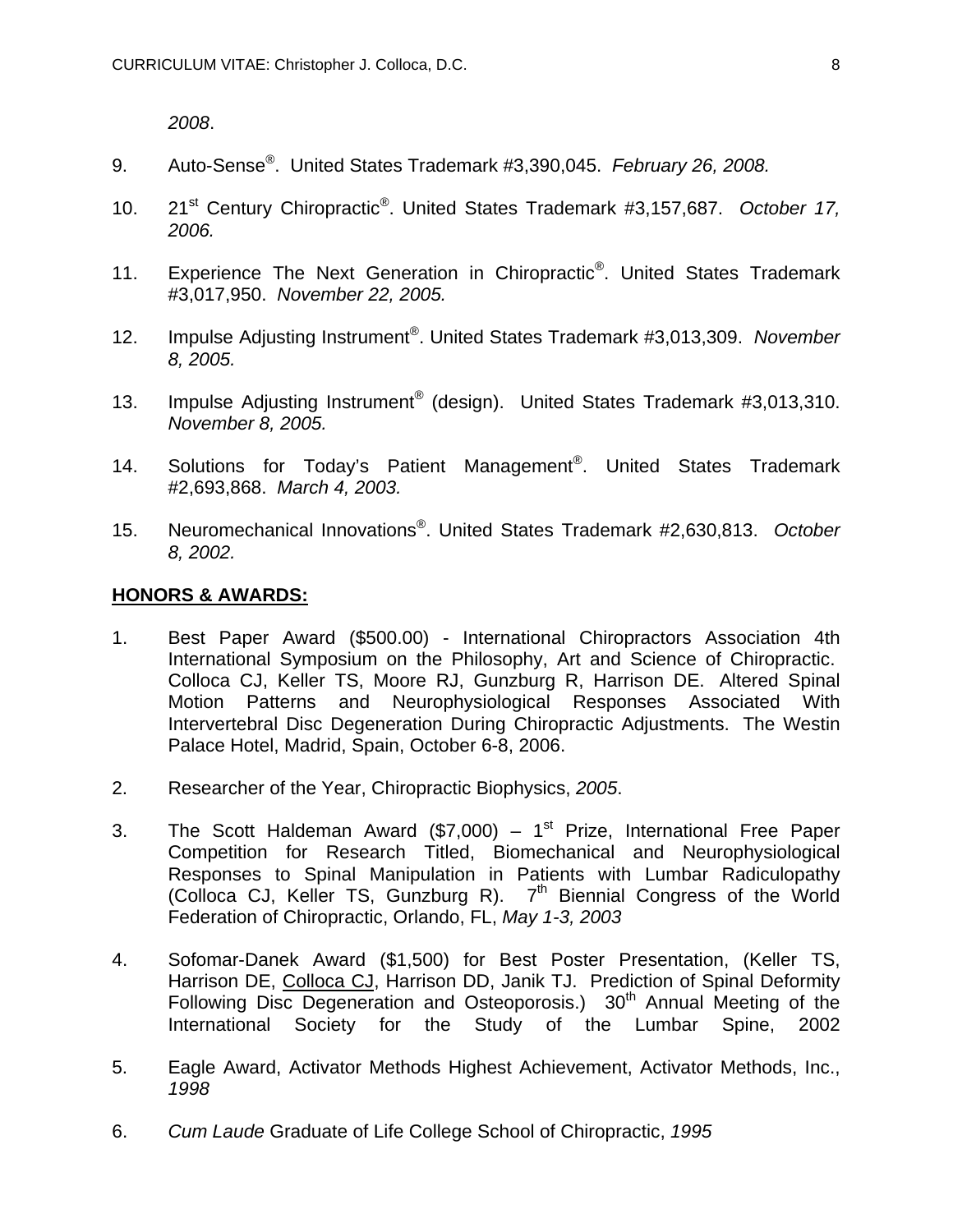- 7. Chiropractic Biophysics Research Award, *1995*
- 8. Ithaca College Varsity Football Co-Captain, *1990*
- 9. Champion® Division III Football All-American, *1990*
- 10. Football Gazette All-American, *1990*
- 11. ECAC Defensive Football Player of the Week, *September, 29, 1990*
- 12. ECAC Upstate New York Division III All Star Football Team Selection, *1990*
- 13. Member, Division III National Championship Football Team, Ithaca College, *1988*
- 14. Ithaca College Scholarship Award, *1986-1990*
- 15. Richard Lyon Memorial Scholarship Award, Ithaca College, *1990*
- 16. Ithaca College Alumni Scholarship Award, *1988-1990*
- 17. Rotary International Club Scholarship Award, Oswego, NY, *1986*
- 18. Second Degree Black Belt, Okinawan Go-ju Ryu Karate, State University of New York College at Oswego Karate School, Oswego, NY, *1986*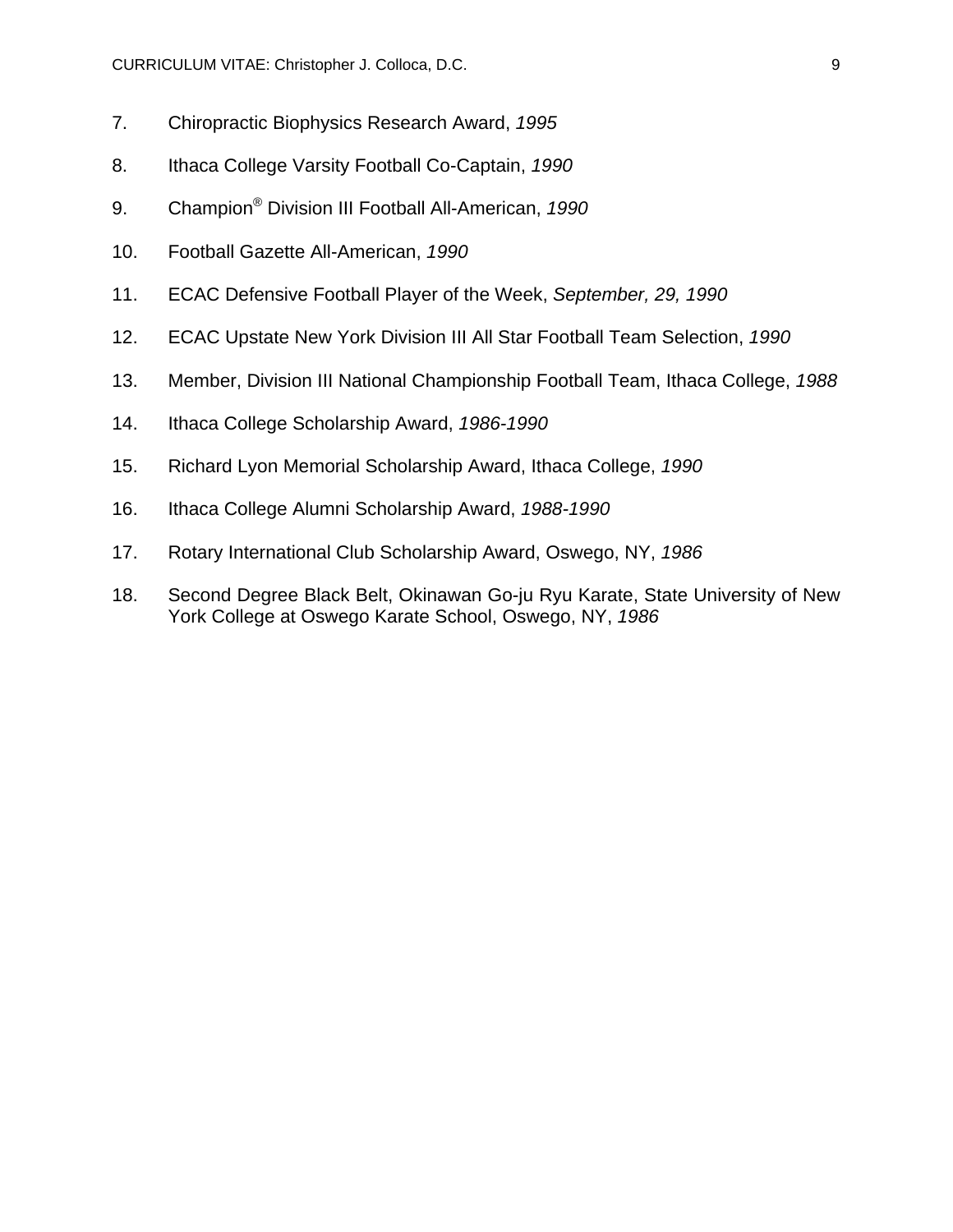## **REFERREED PEER-REVIEWED PUBLICATIONS:**

- 1. Colloca CJ, Keller TS, Moore RJ, Harrison DE, Gunzburg R. Validation of a Non-Invasive Dynamic Spinal Stiffness Assessment Methodology in an Animal Model of Intervertebral Disc Degeneration. *Spine* 2009; 34(18):1900-5.
- 2. Colloca CJ, Cunliffe C, Pinnock MH, Kim YK, Hinrichs R. Force-Time Profile Characterization of the McTimoney Toggle-Torque-Recoil Technique. **Journal of Manipulative and Physiological Therapeutics** 2009; 32(5):372-8.
- 3. Gunzburg R, Szpalski M, Callary SA, Colloca CJ, Kosmopoulos, V, Harrison DE, Moore RJ. Effect of a novel interspinous implant on lumbar spinal range of motion. *European Spine Journal* 2009; 18(5):696-703. Epub 2009 Feb 7.
- 4. Colloca CJ, Keller TS, Moore RJ, Gunzburg R, Harrison DE. Effects of disc degeneration on neurophysiological responses during dorsoventral mechanical excitation of the ovine lumbar spine. *Journal of Electromyography and Kinesiology* 2008;18(5):829-37.
- 5. Colloca CJ, Keller TS, Moore RJ, Gunzburg R, Harrison DE. Intervertebral disc degeneration reduces vertebral motion responses. *Spine* 2007; 32(19):E544-50.
- 6. Keller TS, Colloca CJ, Harrison DE, Moore RJ, Gunzburg R. Muscular contributions to dynamic dorsoventral lumbar spine stiffness. *European Spine Journal* 2007; 16(2):245-54.
- 7. Colloca CJ, Keller TS. Spinal manipulation reduces pain and hyperalgesia after lumbar intervertebral foramen inflammation in the rat [Letter]. *Journal of Manipulative and Physiological Therapeutics* 2007; 30(1):76-7.
- 8. Keller TS, Colloca CJ. Dynamic dorsoventral stiffness assessment of the ovine lumbar spine. *Journal of Biomechanics* 2007; 40(1):191-7.
- 9. Keller TS, Colloca CJ, Moore RJ, Gunzburg R, Harrison DE. Increased multiaxial lumbar motion responses during multiple-impulse mechanical force manually assisted spinal manipulation. *Chiropratic & Osteopathy* 2006; 14(1):6-14.
- 10. Keller TS, Colloca CJ, Moore RJ, Gunzburg R, Harrison DE, Harrison DD. Three-dimensional intersegmental motion validation of mechanical force spinal manipulation. *Journal of Manipulative and Physiological Therapeutics* 2006; 29(6):425-36.
- 11. Colloca CJ, Keller TS, Harrison DE, Moore RJ, Gunzburg R, Harrison DD. Spinal manipulation force and duration affect vertebral movement and neuromuscular responses. *Clinical Biomechanics* 2006: 21(3):254-62.
- 12. Harrison DE, Betz JW, Cailliet R, Harrison DD, Haas JW, Colloca CJ, Janik TJ. Radiographic pseudoscoliosis in healthy male subjects following voluntary lateral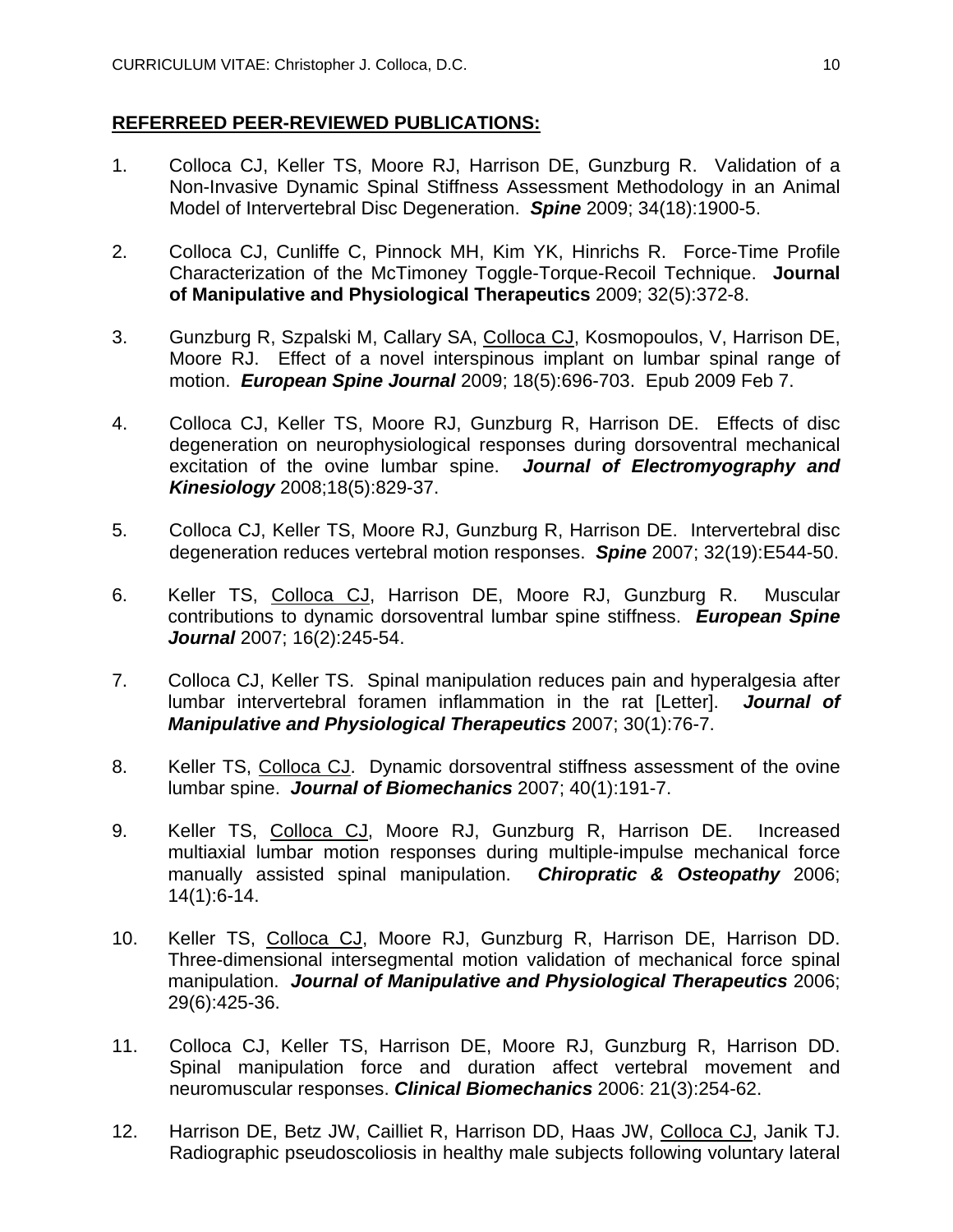translation (side glide) of the thoracic spine. *Archives of Physical Medicine and Rehabilitation* 2006; 87(1):117-22.

- 13. Colloca CJ, Hinrichs RN. The biomechanical and clinical significance of the lumbar erector spinae flexion-relaxation phenomenon: a review of the literature. *Journal of Manipulative and Physiological Therapeutics* 2005; 28(8):623-31.
- 14. Shearar KA, Colloca CJ, White HL. A randomized clinical trial of manual versus mechanical force manipulation in the management of sacroiliac joint syndrome. *Journal of Manipulative and Physiological Therapeutics* 2005; 28(7):493- 501.
- 15. Colloca CJ, Keller TS, Black P, Normand MC, Harrison DE, Harrison DD. Biomechanical comparison of mechanical force manually assisted chiropractic adjusting instruments. *Journal of Manipulative and Physiological Therapeutics* 2005; 28(6):414-22.
- 16. Harrison DE, Colloca CJ, Harrison DD, Janik TJ, Haas JW, Keller TS. Anterior thoracic posture increases thoracolumbar disc loading. *European Spine Journal* 2005; 14:234-45.
- 17. Harrison DE, Cailliet R, Betz JW, Harrison DD, Colloca CJ, Haas JW, Janik TJ. A Non-randomized Clinical Control Trial of Harrison Mirror Image Methods for Correcting Trunk List (Lateral Translations of the Thoracic Cage) in Patients With Chronic Low Back Pain. *European Spine Journal* 2005; 14:155-62.
- 18. Keller TS, Colloca CJ, Harrison DE, Harrison DD, Janik TJ. Influence of spine morphology on intervertebral disc loads and stresses in asymptomatic adults. *The Spine Journal* 2005; 5:297-309.
- 19. Taylor SH, Arnold ND, Biggs L, Colloca CJ, Mierau DR, Symons BP, Triano JJ. A review of the literature pertaining to the efficacy, safety, educational requirements, uses and usage of mechanical adjusting devices. Part 2 of 2. *Journal of the Canadian Chiropractic Association* 2004; 48(2):152-61.
- 20. Taylor SH, Arnold ND, Biggs L, Colloca CJ, Mierau DR, Symons BP, Triano JJ. A review of the literature pertaining to the efficacy, safety, educational requirements, uses and usage of mechanical adjusting devices. Part 1 of 2. *Journal of the Canadian Chiropractic Association* 2004; 48(1):74-88.
- 21. Colloca CJ, Keller TS. Active trunk extensor contributions to dynamic posteroanterior lumbar spinal stiffness. *Journal of Manipulative and Physiological Therapeutics* 2004; 27(4): 229-37.
- 22. Colloca CJ, Keller TS, Gunzburg R. First Prize Biomechanical and neurophysiological responses to spinal manipulation in patients with lumbar radiculopathy. *Journal of Manipulative and Physiological Therapeutics*  2004; 27(1):1-15.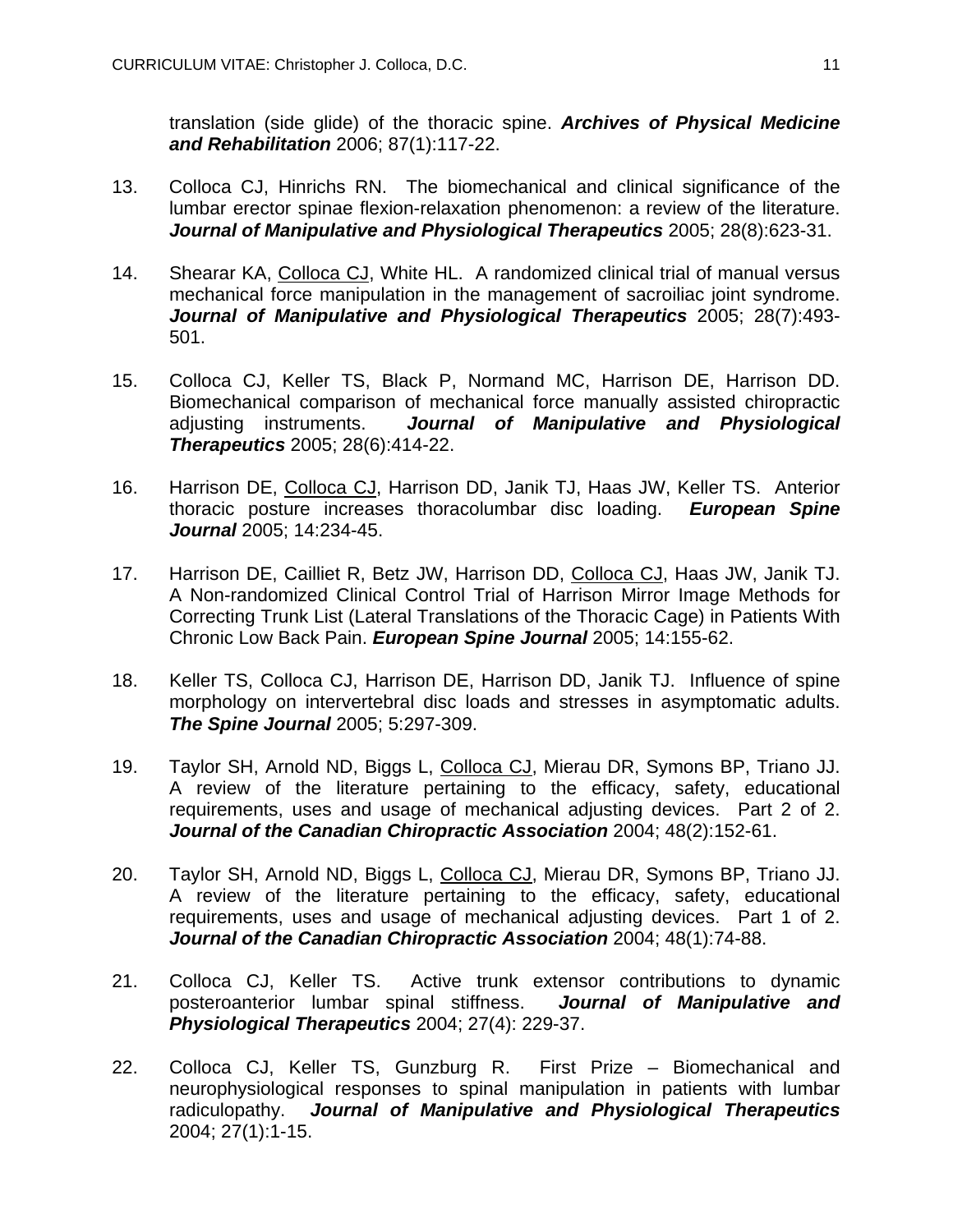- 23. Colloca CJ, Keller TS, Gunzburg R. Neuromechanical characterization of in vivo lumbar spinal manipulation. Part II: Neurophysiological Response. *Journal of Manipulative and Physiological Therapeutics 2003*; 26(9):579-91.
- 24. Keller TS, Colloca CJ, Gunzburg R. Neuromechanical characterization of in vivo lumbar spinal manipulation. Part I: Vertebral motion. *Journal of Manipulative and Physiological Therapeutics* 2003; 26(9):567-78.
- 25. Colloca CJ, Polkinghorn BS. Chiropractic management of Ehlers-Danlos Syndrome – A report of 2 cases. *Journal of Manipulative and Physiological Therapeutics* 2003; 26(7):448-59.
- 26. Roy AL, Keller TS, Colloca CJ. Posture dependent isometric trunk strength and EMG activity in normal male and female subjects. *Journal of Electromyography & Kinesiology* 2003; 13(5):469-76.
- 27. Colloca CJ, Keller TS, Peterson TK, Seltzer DE. Comparison of dynamic posteroanterior spinal stiffness to plain film radiographic images of lumbar disc height. *Journal of Manipulative and Physiological Therapeutics* 2003; 26(4):233-41.
- 28. Harrison DE, Harrison DD, Betz JJ, Janik TJ, Holland B, Colloca CJ, Haas JW. Increasing the cervical lordosis with seated combined extension-compression and transverse load cervical traction with cervical manipulation: non-randomized clinical control trial. *Journal of Manipulative and Physiological Therapeutics*  2003: 26(3):139-51.
- 29. Keller TS, Harrison DE, Colloca CJ, Harrison DD, Janik TJ. Prediction of osteoporotic spinal deformity. *Spine* 2003; 28(5):455-62.
- 30. Polkinghorn BS, Colloca CJ. Chiropractic management of chest pain utilizing mechanical force, manually-assisted short lever adjusting procedures. *Journal of Manipulative and Physiological Therapeutics* 2003; 26(2):108-15.
- 31. Harrison DE, Harrison DD, Colloca CJ, Betz JJ, Janik TJ, Holland B. Repeatability over time of posture, x-ray positioning, and x-ray line drawing: an analysis of six control groups. *Journal of Manipulative and Physiological Therapeutics* 2003: 26(2):87-98.
- 32. Keller TS, Colloca CJ. A rigid body model of the dynamic posteroanterior motion response of the human lumbar spine. *Journal of Manipulative and Physiological Therapeutics* 2002; 25(8):485-96.
- 33. Keller TS, Colloca CJ, Beliveau JG. Force-deformation response of the lumbar spine: a sagittal plane model of manipulation and mobilization. *Clinical Biomechanics* 2002: 17(3):185-96.
- 34. Polkinghorn BS, Colloca CJ. Chiropractic treatment of postsurgical neck syndrome utilizing mechanical force, manually-assisted short lever spinal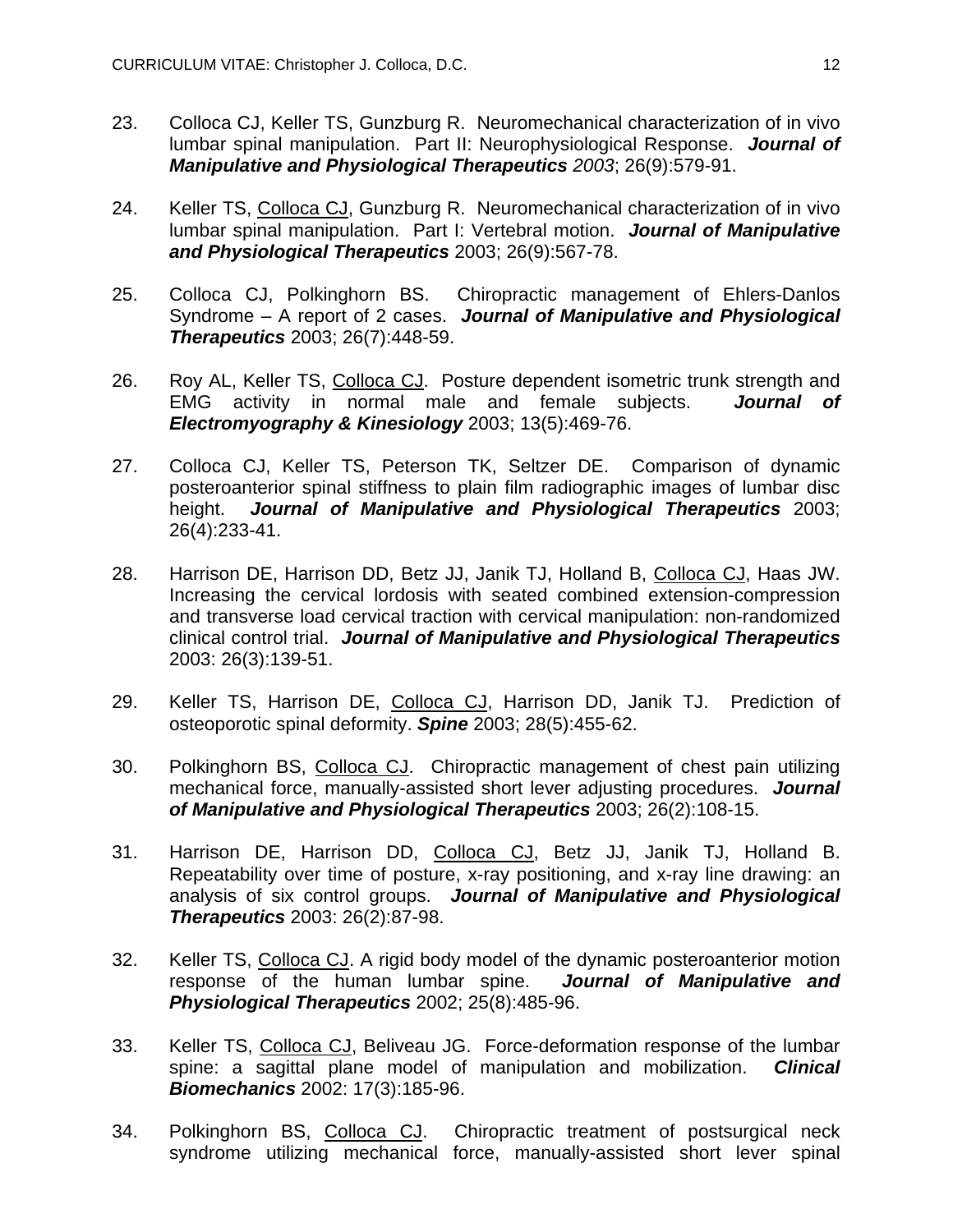adjustments. *Journal of Manipulative and Physiological Therapeutics* 2001: 24(9):589-95.

- 35. Colloca CJ, Keller TS. Stiffness and neuromuscular reflex response of the human spine to dynamic posteroanterior manipulative thrusts in patients with low back pain. *Journal of Manipulative and Physiological Therapeutics Ther* 2001; 24(8):489-500.
- 36. Colloca CJ, Keller TS. Electromyographic reflex responses to mechanical force, manually assessed spinal manipulative therapy. *Spine* 2001; 26(10):1117-24.
- 37. Wood TG, Colloca CJ, Matthews R. A pilot randomized clinical trial on the relative effect of instrumental versus manual thrust manipulation in the treatment of cervical spine dysfunction. *Journal of Manipulative and Physiological Therapeutics* 2001; 24(4):260-71.
- 38. Keller TS, Colloca CJ. Mechanical force spinal manipulation increases trunk muscle strength assessed by electromyography: a comparative clinical trial. *Journal of Manipulative and Physiological Therapeutics* 2000: 23(9):585-95.
- 39. Keller TS, Colloca CJ, Fuhr AW. *In Vivo* Transient Vibration Analysis of the Normal Human Thoracolumbar Spine. *Journal of Manipulative and Physiological Therapeutics* 2000: 23(8):521-30.
- 40. Colloca CJ, Keller TS, Gunzburg R, Van de Putte K, Fuhr AW. Neurophysiological response to intraoperative lumbosacral spinal manipulation. *Journal of Manipulative and Physiological Therapeutics* 2000: 23(7):447-57.
- 41. Polkinghorn BS, Colloca CJ. Chiropractic treatment of coccygodynia via instrumental adjusting procedures using activator methods chiropractic technique. *Journal of Manipulative and Physiological Therapeutics* 1999; 22(6):411-6.
- 42. Keller TS, Colloca CJ, Fuhr AW. Validation of the force and frequency characteristics of the Activator<sup>®</sup> Adjusting Instrument: effectiveness as a mechanical impedance measurement tool. *Journal of Manipulative and Physiological Therapeutics* 1999: 22(2):75-86.
- 43. Colloca CJ. Commentary: Motion palpation: It's time to accept the evidence [Letter]. *Journal of Manipulative and Physiological Therapeutics* 1999; 22(3):184-91.
- 44. Harrison DD, Colloca CJ, Troyanovich SJ, Harrison DE. Torque misuse revisited. *Journal of Manipulative and Physiological Therapeutics* 1998; 21(9):649-55.
- 45. Polkinghorn BS, Colloca CJ. Treatment of symptomatic lumbar disc herniation utilizing Activator Methods Chiropractic Technique. *Journal of Manipulative and Physiological Therapeutics* 1998; 21(3):187-96.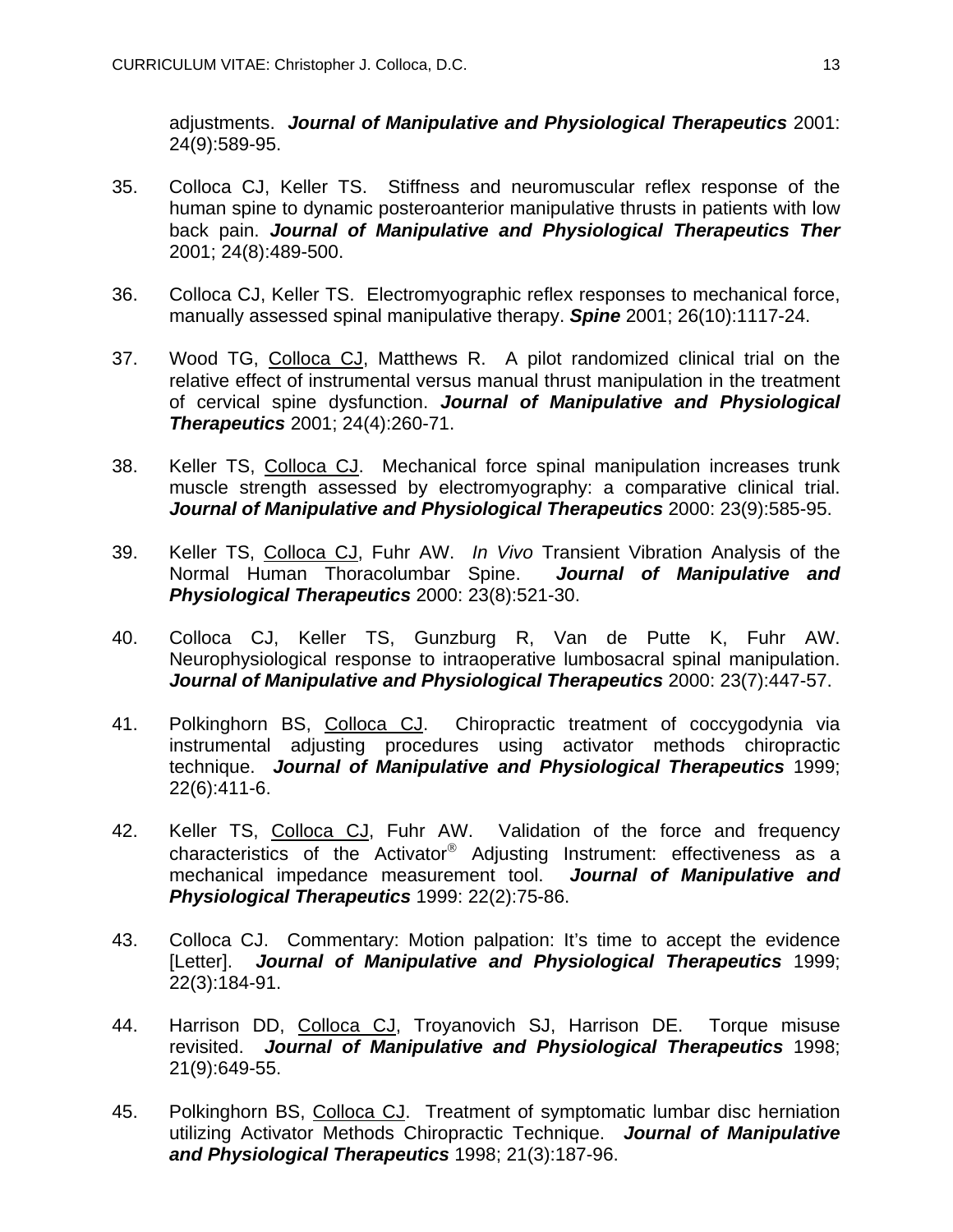- 46. Colloca CJ, Fuhr AW. Movements of vertebrae during manipulative thrusts to unembalmed human cadavers [Letter]. *Journal of Manipulative and Physiological Therapeutics* 1998; 21(2):128-9.
- 47. Colloca CJ, Fuhr AW. Safety in Chiropractic Practice. Part II: Treatment to the upper neck and the rate of cerebrovascular incidents [Letter]. *Journal of Manipulative and Physiological Therapeutics* 1997; 20(8):567-8.
- 48. Harrison DD, Janik TJ, Troyanovich SJ, Harrison DE, Colloca CJ. Evaluations of the assumptions used to derive an ideal normal cervical spine model. *Journal of Manipulative and Physiological Therapeutics* 1997: 20(4):246-56.
- 49. Harrison DD, Colloca CJ, Troyanovich SJ, Harrison DE. Torque: An Appraisal of Misuse of Terminology in Chiropractic Literature and Technique. *Journal of Manipulative and Physiological Therapeutics* 1996; 19(7):454-62.

# **REFERREED PEER-REVIEWED PUBLICATIONS (IN REVIEW):**

## **PUBLISHED CONFERENCE PROCEEDINGS:**

- 1. Colloca CJ, Kosmopoulos V, Gunzburg R, Moore RJ. The Effect of Applied Spinal Manipulation Force Vector on Resultant Vertebral Accelerations: An *In Vivo* Animal Model *2009*. Proceedings of the ECU2009 European Chiropractors' Union Convention. **Alghero, Sardinia, Italy**, *May 21-23.*
- 2. Gunzburg R, Kosmopoulos V, Moore RJ, Colloca CJ, Callary SA, Szpalski M. Effectiveness of an interspinous implant on restoring dorsoventral lumbar spine stiffness. Proceedings of the 36<sup>th</sup> Annual Meeting of the International Society for *the Study of the Lumbar Spine*, **Miami, FL**, *May 4-8, 2009*:30.
- 3. Colloca CJ, Cunliffe C, Pinnock M, Kim YK, Hinrichs RN. Force-time profile characterization of the McTimoney Toggle Torque-Recoil Technique. Proceedings of the *Association of Chiropractic Colleges XVI / Research Agenda Conference XIV*. **Las Vegas, NV**, March 12-14, 2009. *Journal of Chiropractic Education* 2009; 23(1):63.
- 4. Colloca CJ, Keller TS, Gunzburg R, Moore R, Harrison DE. Muscular recovery of in vivo lumbar spine stiffness following ligamentous injury in an ovine model. Proceedings of Spineweek 2008. *35th Annual Meeting of the International Society for the Study of the Lumbar Spine*, **Geneva, Switzerland**, *May 26-31, 2008*; AB109:89
- 5. Gunzburg R, Szpalski M, Moore RJ, Callary SA, Colloca CJ, Harrison DE, Kosmopoulos V. Effect on intervertebral motion of a novel minimally invasive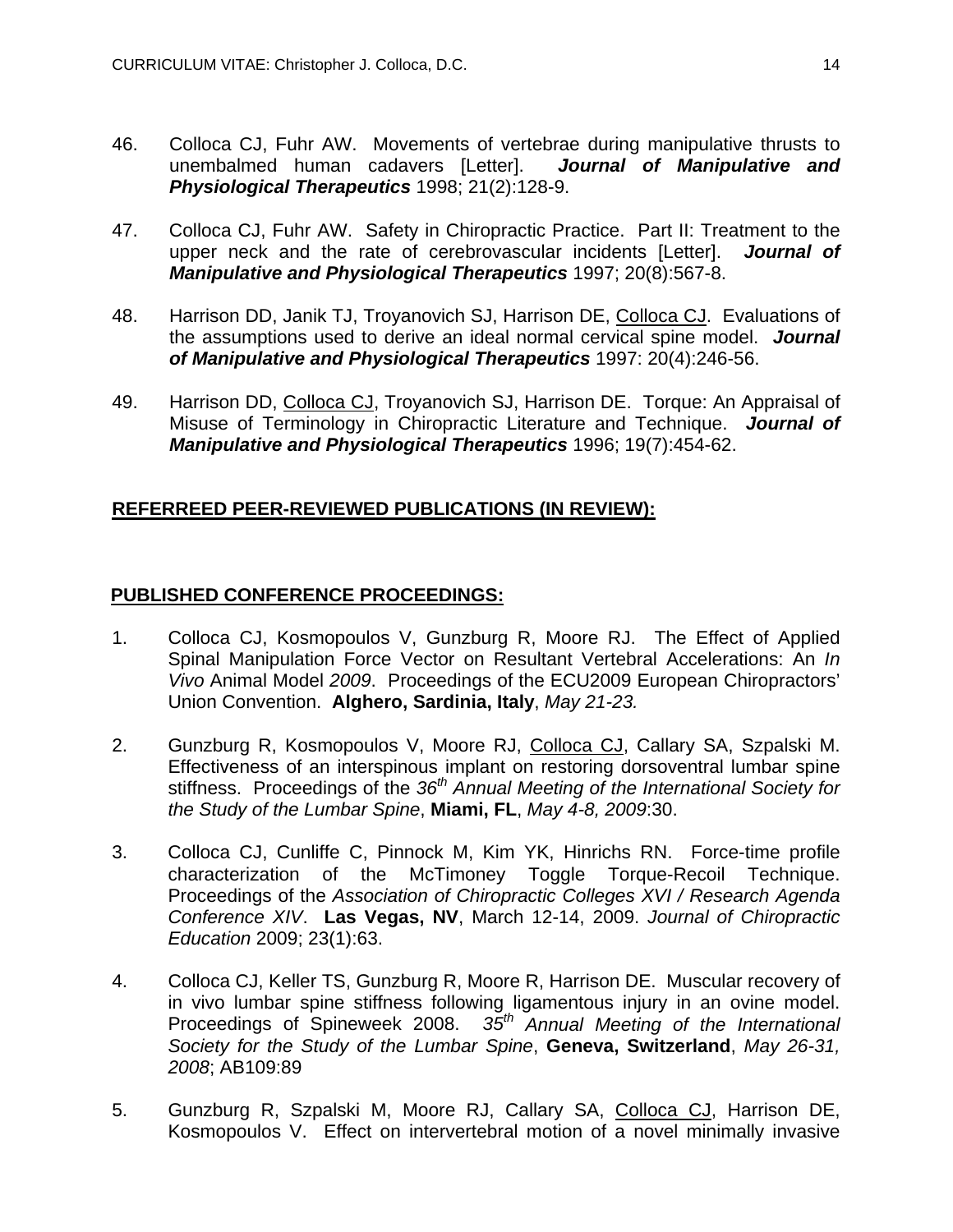interspinous implant. Proceedings of the *2008 Annual Scientific Meeting of the Spine Society of Australia, Adelaide, Australia***,** April 18-20, 2008.

- 6. Keller TS, Colloca CJ, Harrison DE, Moore RJ, Gunzburg R, Harrison DD, Dier J. Dorsoventral loading and stiffness of the lumbar spine: an ovine model. Proceedings of the  $34^{th}$  Annual Meeting of the International Society for the Study *of the Lumbar Spine*, **Hong Kong, China** June 10-14, 2007:50.
- 7. Harrison DE, Keller TS, Harrison DD, Janik TJ, Colloca CJ. Pelvic morphology affects the sagittal plane alignment of the lumbo-pelvic spine in normal subjects and low back pain patients. Proceedings of the *34th Annual Meeting of the International Society for the Study of the Lumbar Spine*, **Hong Kong, China**, June 10-14, 2007:148.
- 8. Colloca CJ, Keller TS, Kim YK, Afifi M, Hinrichs RN. Accuracy and interexaminer reliability of digital motion x-ray analysis of the cervical spine. Proceedings of the *9th Biennial Congress of the World Federation of Chiropractic, International Conference on Chiropractic Research*, **Vilamoura, Portugal**, May 17-19, 2007:325-6.
- 9. Colloca CJ, Keller TS, Gunzburg R, Moore RJ, Harrison DE. Muscle stimulation can restore lumbar spine stiffness following joint injuries: an in vivo biomechanical study. Proceedings of the *9th Biennial Congress of the World Federation of Chiropractic, International Conference on Chiropractic Research*, **Vilamoura, Portugal**, May 17-19, 2007:129-30.
- 10. Colloca CJ, Keller TS, Moore RJ, Gunzburg R, Harrison DE. Altered Spinal Motion Patterns and Neurophysiological Responses Associated With Intervertebral Disc Degeneration During Chiropractic Adjustments. Proceedings of the *International Chiropractors Association 4th International Symposium on the Philosophy, Art and Science of Chiropractic*. The Westin Palace Hotel, **Madrid, Spain**, October 6-8, 2006.
- 11. Colloca CJ, Keller TS, Moore RJ, Harrison DE, Gunzburg R. Validation of a noninvasive dynamic spinal stiffness assessment methodology in an animal model of intervertebral disc degeneration. Proceedings of the *2006 Conference on Chiropractic Research*. Foundation for Chiropractic Education and Research. Hotel Sofitel, **Chicago, IL**, September 14-16, 2006.
- 12. Colloca CJ, Keller TS, Moore RJ, Gunzburg R, Harrison DE, Harrison DD. Neuromuscular and vertebral motion responses are reduced by intervertebral disc degeneration. Proceedings of the *33rd Annual Meeting of the International Society for the Study of the Lumbar Spine*, **Bergen, Norway**, June 13-17, 2006:245.
- 13. Colloca CJ, Keller TS, Moore RJ, Gunzburg R, Harrison DE, Harrison DD. Vertebral motion responses are altered by force-time profiles and disc degeneration. In: 52<sup>nd</sup> Annual Meeting of the *Orthopaedic Research Society*, **Chicago, IL**, March 19-22, 2006, Transactions 31:1221.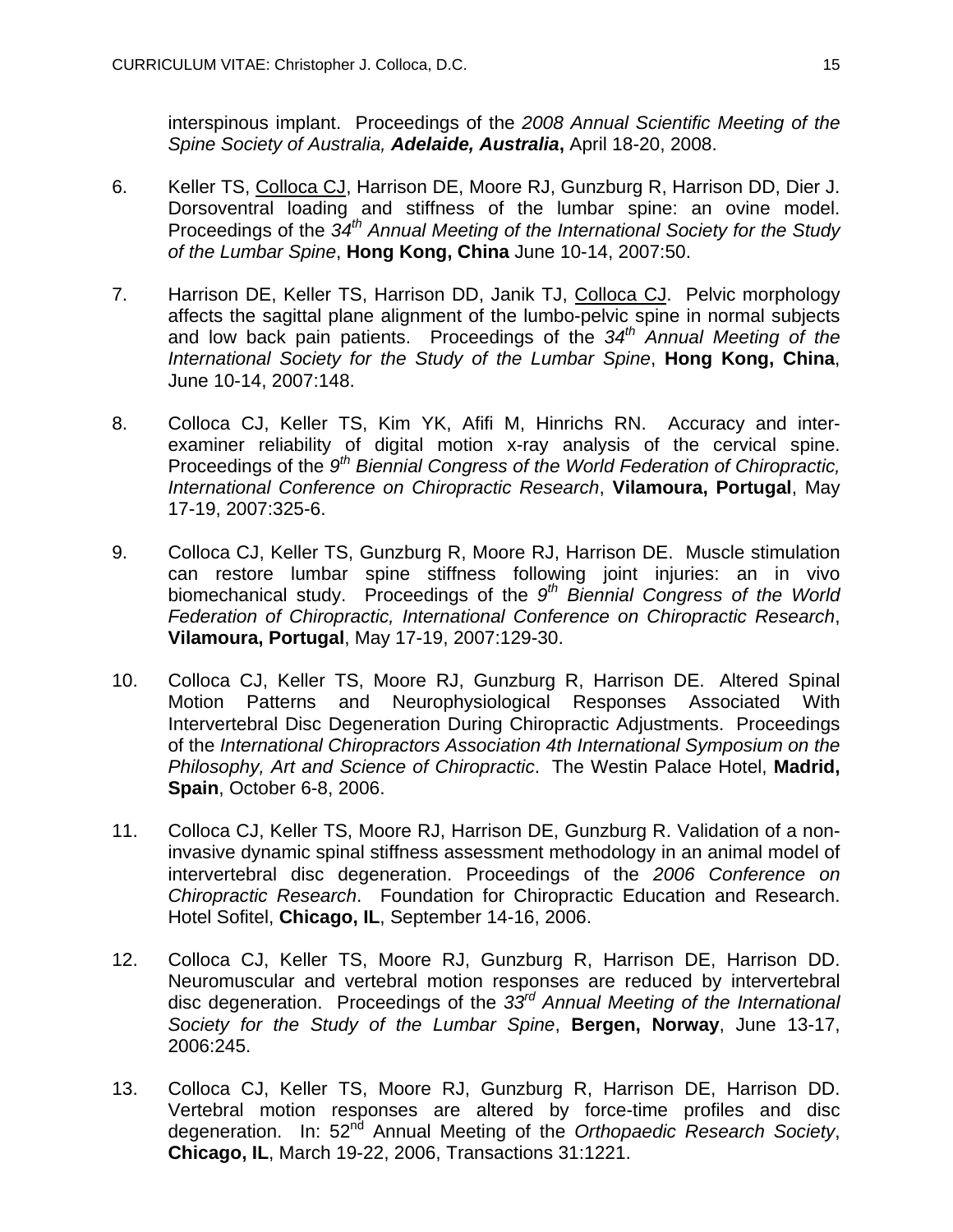- 14. Colloca CJ, Keller TS, Harrison DE, Moore RJ, Gunzburg R, Harrison DD. Neuromuscular contributions to dynamic posteroanterior spinal stiffness. Proceedings of the *Association of Chiropractic Colleges XIII / Research Agenda Conference XI*. **Washington, DC**, March 16-18, 2006. *Journal of Chiropractic Education* 2006; 20(1):6.
- 15. Keller TS, Colloca CJ, Moore RJ, Gunzburg R, Harrison DE, Harrison DD. Three-dimensional intersegmental motion validation of mechanical force spinal manipulation. Proceedings of the *Association of Chiropractic Colleges XIII / Research Agenda Conference XI*. **Washington, DC**, March 16-18, 2006. *Journal of Chiropractic Education* 2006; 20(1):26.
- 16. Colloca CJ, Keller TS, Moore RJ, Gunzburg R, Harrison DE, Harrison DD. Experimentally induced disc degeneration reduces vertebral motions and neuromuscular responses during lumbar spinal manipulation: an animal model. *8th Biennial Congress of the World Federation of Chiropractic, International Conference on Chiropractic Research*, **Sydney, Australia**, June 16-18, 2005:171-3.
- 17. Colloca CJ, Keller TS, Harrison DE, Moore RJ, Gunzburg R, Harrison DD. Neuromuscular contributions to dynamic posteroanterior lumbar spinal stiffness. In: Proceedings of the 32<sup>nd</sup> Annual Meeting of the International Society for the *Study of the Lumbar Spine*, **New York, NY**, May 10-14, 2005:144.
- 18. Keller TS, Colloca CJ, Harrison DE, Moore RJ, Gunzburg R, Harrison DD. Frequency dependence of dynamic posteroanterior spinal stiffness. In: Proceedings of the *32nd Annual Meeting of the International Society for the Study of the Lumbar Spine*, **New York, NY**, May 10-14, 2005:168.
- 19. Harrison DE, Keller TS, Betz JW, Colloca CJ, Haas JW, Harrison DD, Janik TJ. Radiographic and biomechanical analysis of patients with low back pain: a prospective clinical trial. In: Proceedings of the *32nd Annual Meeting of the International Society for the Study of the Lumbar Spine*, **New York, NY**, May 10- 14, 2005:162.
- 20. Harrison DE, Cailliet R, Betz JW, Harrison DD, Colloca CJ, Haas JW, Janik TJ, Holland B. A non-randomized clinical control trial of Harrison mirror image methods for correcting trunk list (lateral translations of the thoracic cage) in patients with chronic low back pain. In: Proceedings of the *32nd Annual Meeting of the International Society for the Study of the Lumbar Spine*, **New York, NY**, May 10-14, 2005:161.
- 21. Colloca CJ, Keller TS, Harrison DE, Moore RJ, Gunzburg R. Effect of spinal manipulation speed and force on vertebral movement and neuromuscular response. In: Proceedings of the *Association of Chiropractic Colleges XII / Research Agenda Conference X*. **Las Vegas, NV**, March 17-19, 2005. *Journal of Chiropractic Education* 2005; 19(1):4.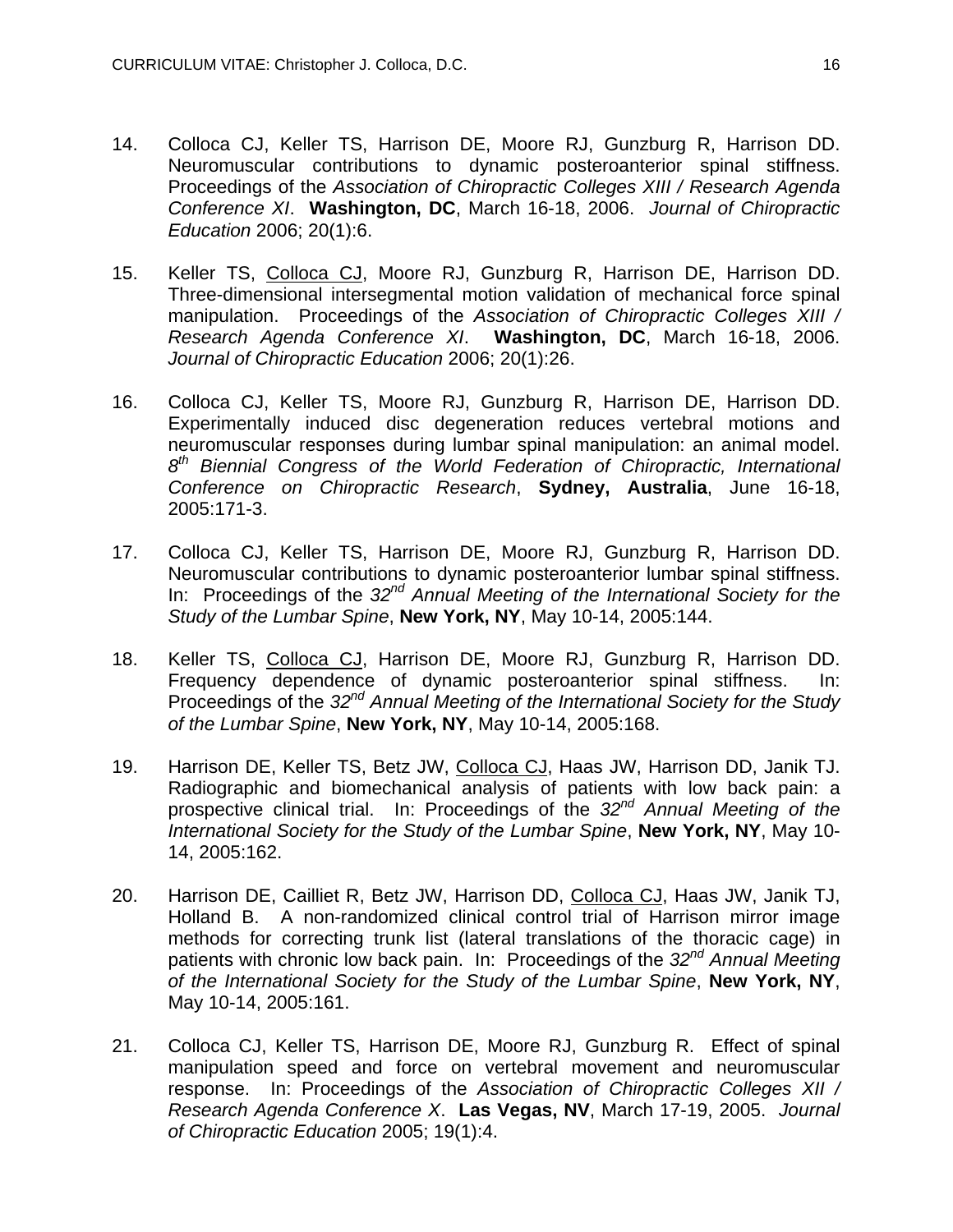- 22. Harrison DE, Betz JW, Cailliet R, Harrison DD, Haas JW, Colloca CJ, Janik TK. Production of radiographic lumbar pseudoscoliosis from lateral thoracic cage translation posture (trunk list). In: Proceedings of the *Association of Chiropractic Colleges XII / Research Agenda Conference X*. **Las Vegas, NV**, March 17-19, 2005. *Journal of Chiropractic Education* 2005; 19(1):15.
- 23. Keller TS, Colloca CJ, Harrison DE, Harrison DD, Janik TJ. Influence of spine morphology on intervertebral disc loads and stresses in asymptomatic adults. Implications for the ideal spine. In: Proceedings of the *Association of Chiropractic Colleges XII / Research Agenda Conference X*. **Las Vegas, NV**, March 17-19, 2005. *Journal of Chiropractic Education* 2005; 19(1):62-3.
- 24. Shearar KA, Colloca CJ, White HL. A randomized clinical trial of the relative effectiveness of manual versus mechanical force spinal manipulation in the management of sacroiliac joint syndrome. In: Proceedings of the *Association of Chiropractic Colleges XI / Research Agenda Conference IX*. **Las Vegas, NV**, March 11-14, 2004. *Journal of Chiropractic Education* 2004; 18(1):29.
- 25. Harrison DE, Colloca CJ, Betz JW, Cailliet R, Harrison DD, Janik TJ. Appearance of Pseudo-Scoliosis in Lateral Thoracic Translation Posture (Trunk List). In: Proceedings of the 30<sup>th</sup> Annual Meeting of the International Society for *the Study of the Lumbar Spine*, **Vancouver, British Columbia, Canada**, May 13-17, 2003:302.
- 26. Keller TS, Colloca CJ, Harrison DE, Harrison DD, Janik TJ. Morphological and biomechanical modeling of the thoracolumbar spine: Implications for the ideal spine. In: Proceedings of the 30<sup>th</sup> Annual Meeting of the International Society for *the Study of the Lumbar Spine*, **Vancouver, British Columbia, Canada**, May 13-17, 2003:152.
- 27. Colloca CJ, Keller TS, Gunzburg R. Biomechanical and Neurophysiological Responses to Spinal Manipulation in Patients With Lumbar Radiculopathy. In: *Proceedings of the 7th Biennial Congress of the World Federation of Chiropractic*, **Orlando, FL**, May 1-3, 2003:218-20.
- 28. Harrison DE, Harrison DD, Betz JJ, Janik TJ, Holland B, Colloca CJ, Haas JW. Increasing the Cervical Lordosis with CBP Seated Combined Extension-Compression and Transverse Load Cervical Traction with Cervical Manipulation: Non-randomized Clinical Control Trial. In: Proceedings of the *Association of Chiropractic Colleges / Research Agenda Conference VIII*. **New Orleans, LA**, March 13-16, 2003. *Journal of Chiropractic Education* 2003; 17(1):60.
- 29. Keller TS, Harrison DE, Colloca CJ, Harrison DD, Janik TJ. Prediction of Spinal Deformity Following Disc Degeneration and Osteoporosis. In: Proceedings of the 30<sup>th</sup> Annual Meeting of the International Society for the Study of the Lumbar *Spine*, **Cleveland, OH**. Toronto: ISSLS; 2002:95.
- 30. Harrison DE, Colloca CJ, Keller TS, Harrison DE, Janik TJ. Prediction of sagittal plane loads and stresses in the lumbar spine. A comparison of neutral posture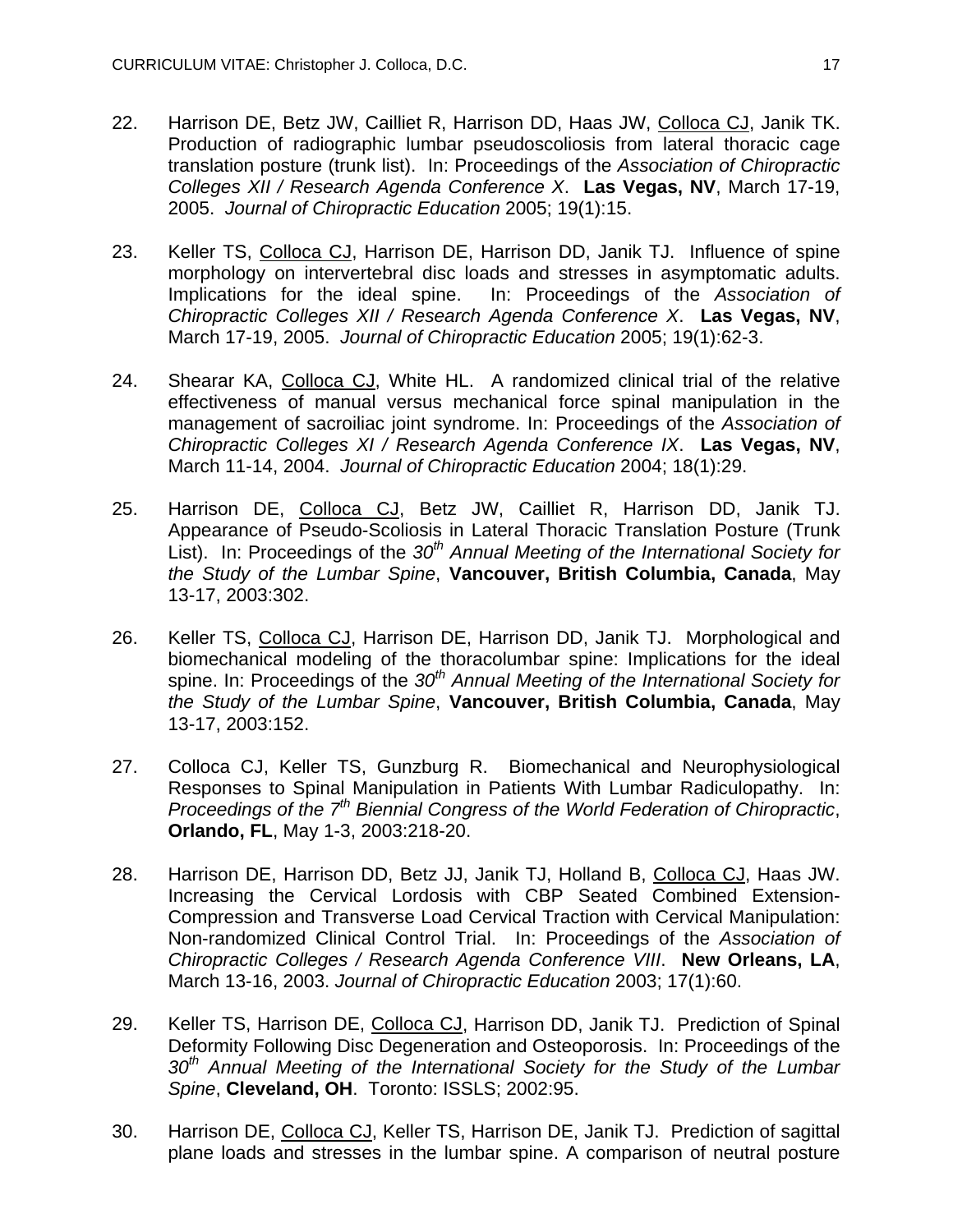and anterior translation of the thoracic cage. In: Proceedings of the *30th Annual Meeting of the International Society for the Study of the Lumbar Spine*, **Cleveland, OH**. Toronto: ISSLS; 2002:159.

- 31. Colloca CJ, Keller TS, Gunzburg R. Neuromechanical characterization of intraoperative lumbosacral spinal manipulation. In: Proceedings of the *Association of Chiropractic Colleges / Research Agenda Conference VII*. **New Orleans, LA**, March 13-17, 2002. *Journal of Chiropractic Education* 2002; 16(1):5-6.
- 32. Keller TS, Colloca CJ, Gunzburg R. In vivo motion response of the human lumbar spine during spinal manipulation. In: Proceedings of the *Association of Chiropractic Colleges / Research Agenda Conference VII*. **New Orleans, LA**, March 13-17, 2002. *Journal of Chiropractic Education* 2002; 16(1):22.
- 33. Colloca CJ. Chiropractic management of Ehlers-Danlos Syndrome: A report of 2 cases. In: Proceedings of the *Association of Chiropractic Colleges / Research Agenda Conference VII*. **New Orleans, LA**, March 13-17, 2002. *Journal of Chiropractic Education* 2002; 16(1):4-5.
- 34. Colloca CJ, Keller TS, Gunzburg R. Toward an understanding of the chiropractic adjustment: a Neuromechanical model derived from original data. In: Proceedings of the *Sixth Biennial World Federation of Chiropractic*, **Paris, France**, May 21-26, 2001:261-3.
- 35. Keller TS, Beliveau JG, Colloca CJ. Determination of posterior-anterior lumbar spine motion patterns: a twenty-one degree of freedom sagittal plane model. In: Proceedings of the *Sixth Biennial World Federation of Chiropractic*, **Paris, France**, May 21-26, 2001:272-4.
- 36. Colloca CJ, Keller TS, Seltzer DE, Fuhr AW. Lumbar Erector Spinae Reflex Responses to Mechanical Force, Manually-Assisted Thoracolumbar and Sacroiliac Joint Manipulation in Patients with Low Back Pain. In: Proceedings of the *2000 International Conference on Spinal Manipulation*, **Bloomington, MN**, September 21-23, 2000: 20-2.
- 37. Colloca CJ, Keller TS, Seltzer DE, Fuhr AW. Muscular and Soft-Tissue Contributions of Dynamic Posteroanterior Spinal Stiffness. In: Proceedings of the *2000 International Conference on Spinal Manipulation*, **Bloomington, MN**, September 21-23, 2000: 159-60.
- 38. Colloca CJ, Keller TS, Peterson TK, Seltzer DE, Fuhr AW. Correlation of L5 Dynamic Posteroanterior Spinal Stiffness to Plain Film Radiographic Images of Lumbosacral Disc Height. In: Proceedings of the *2000 International Conference on Spinal Manipulation*, **Bloomington, MN**, September 21-23, 2000:179-80.
- 39. Colloca CJ, Keller TS, Seltzer DE, Fuhr AW. Mechanical impedance of the human lower thoracic and lumbar spine exposed to in vivo posterior-anterior manipulative thrusts. In: Proceedings of the 12<sup>th</sup> Conference of the European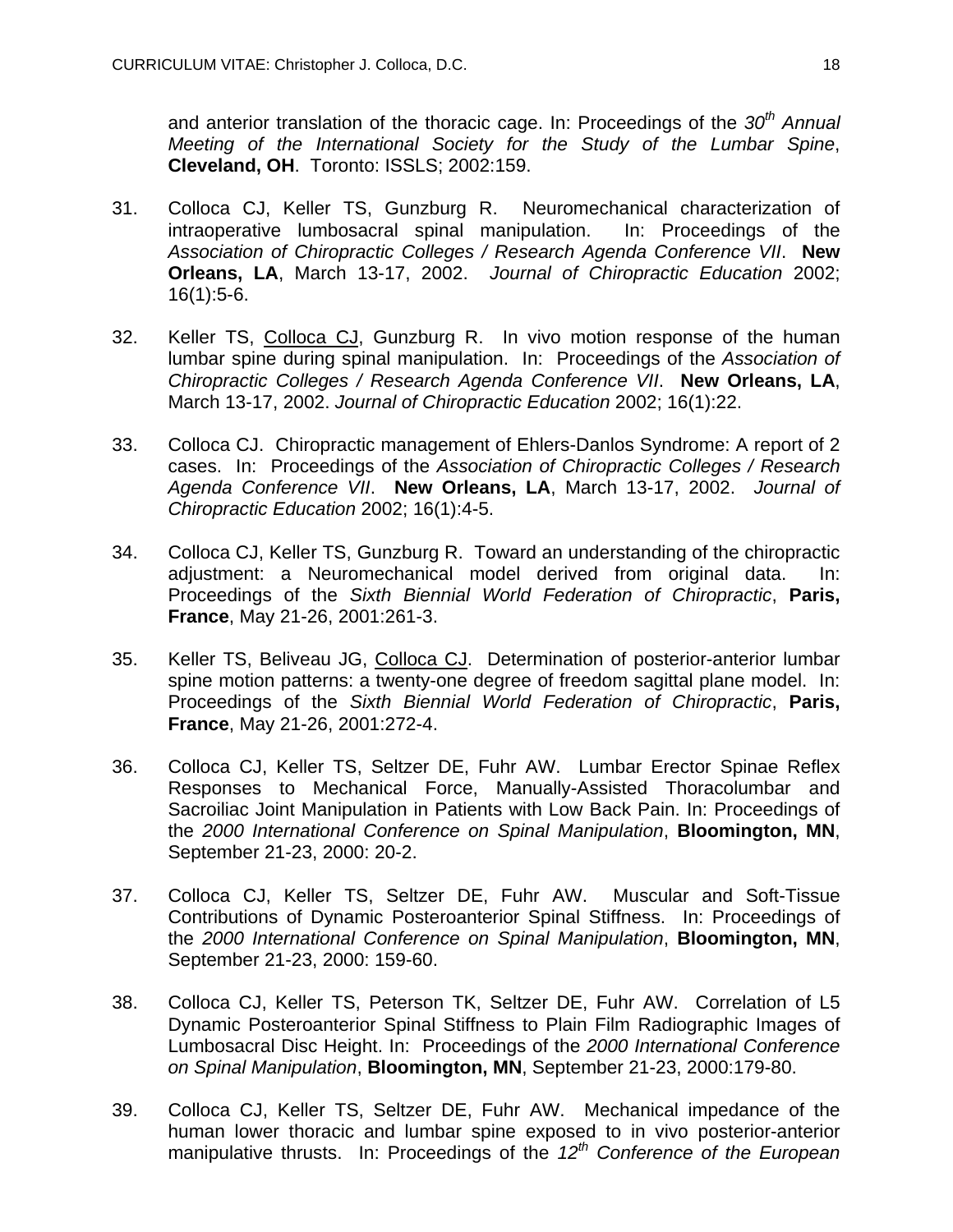*Society of Biomechanics*. Trinity College, **Dublin, Ireland**, August 27-30, 2000: 171.

- 40. Keller TS, Colloca CJ. Dynamic response of the human lumbar spine: a 5 degree-of-freedom lumped parameter time and frequency domain model. In: Proceedings of the *12th Conference of the European Society of Biomechanics*. Trinity College, **Dublin, Ireland**, August 27-30, 2000: 395.
- 41. Colloca CJ, Keller TS, Seltzer DE, Fuhr AW. Electromyographic responses to mechanical force, manually assessed spinal manipulative therapy. In: Proceedings of the *27th Annual Meeting of the International Society for the Study of the Lumbar Spine*, **Adelaide, Australia**, April 9-13, 2000.
- 42. Keller TS, Colloca CJ. Mechanical force spinal manipulation increases trunk muscle strength assessed by electromyography: A comparative controlled clinical trial. In: Proceedings of the *27th Annual Meeting of the International Society for the Study of the Lumbar Spine*, **Adelaide, Australia**, April 9-13, 2000.
- 43. Colloca CJ, Keller TS, Fuhr AW. Muscular and mechanical behavior of the lumbar spine in response to dynamic posteroanterior forces. In: Proceedings of the *26th Annual Meeting of the International Society for the Study of the Lumbar Spine*, **Kona, Hawaii**. Toronto: ISSLS; 1999: p.136A.

# **CONFERENCE PROCEEDINGS (Submitted):**

# **TEXTBOOKS:**

1. Fuhr AW, Colloca CJ, Green JR, Keller TS. Activator Methods Chiropractic Technique. St. Louis: Mosby Year-Book, Inc., 1997.

# **TEXTBOOK CHAPTERS:**

- 1. Colloca CJ. The Place of Chiropractic Care. In: Szpalski M and Gunzburg R, eds. Surgery For Low Back Pain. Philadelphia: Lippincott Williams & Wilkins, 2010: in press.
- 2. Szpalski M, Gunzburg R, Colloca CJ, Moore RJ. Interspinous Devices: The State of the Art. In: Szpalski M and Gunzburg R, eds. Surgery For Low Back Pain. Philadelphia: Lippincott Williams & Wilkins, 2010: in press.
- 3. Colloca CJ, Keller TS, Lehman GJ, Harrison DD. The Use of Spine Measurement Instruments in Chiropractic Practice. In: Haldeman S, ed. Principles and Practice of Chiropractic, 3<sup>rd</sup> ed. New York: McGraw-Hill, Inc., 2004.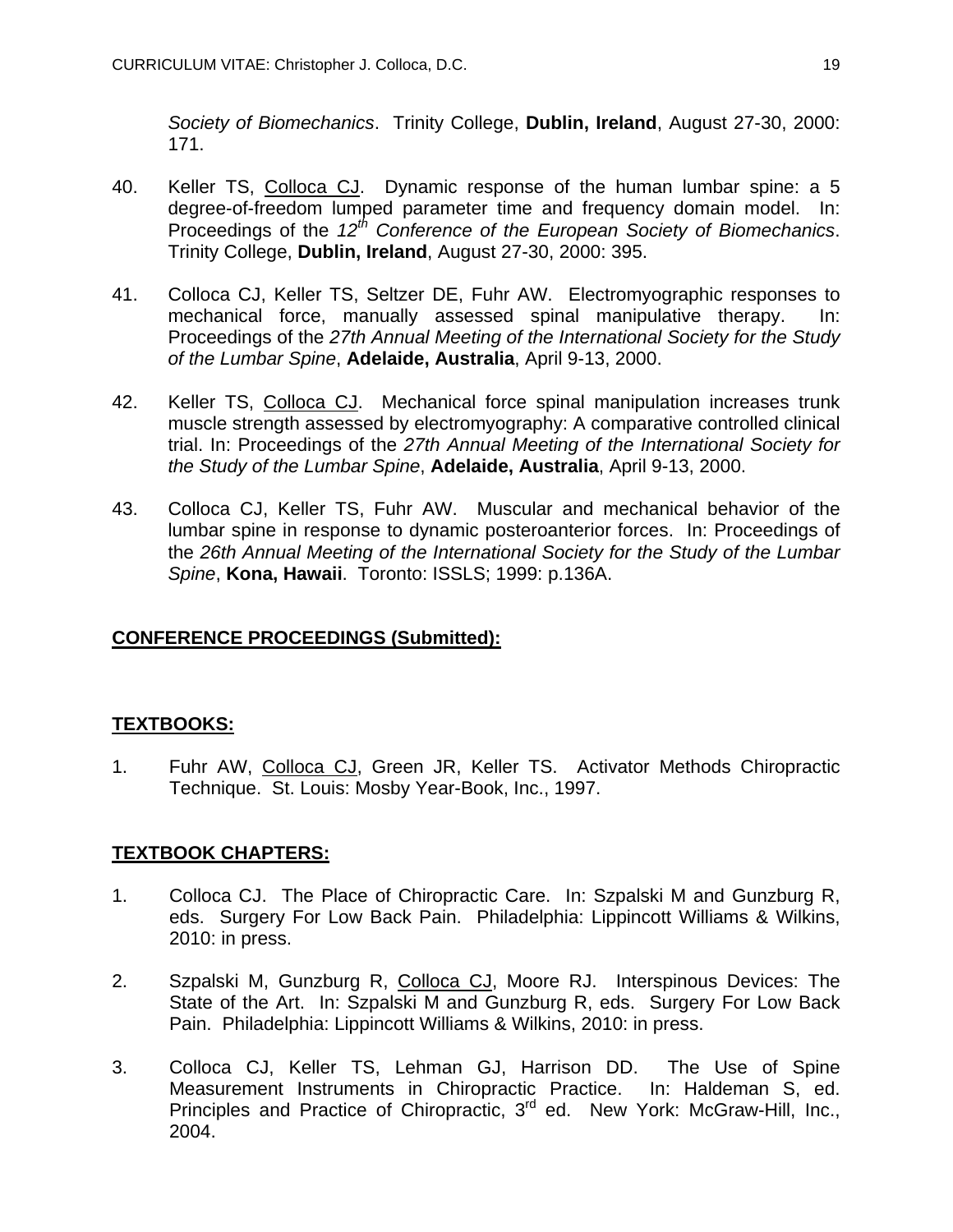- 4. Colloca CJ. Articular Neurology, Altered Biomechanics, and Subluxation Pathology. In: Fuhr AW, Colloca CJ, Green JR, Keller TS. Activator Methods Chiropractic Technique. St. Louis:Mosby Year-Book, Inc., 1997:19-64.
- 5. Colloca CJ. Leg Length Inequality: An Assessment of Asymmetry. In: Fuhr AW, Colloca CJ, Green JR, Keller TS. Activator Methods Chiropractic Technique. St. Louis: Mosby Year-Book, Inc., 1997:65-91.
- 6. Fuhr AW, Green JR, Colloca CJ. Activator Methods Chiropractic Technique Basic Scan Protocol. In: Fuhr AW, Colloca CJ, Green JR, Keller TS. Activator Methods Chiropractic Technique. St. Louis:Mosby Year-Book, Inc., 1997:111-6.
- 7. Fuhr AW, Green JR, Colloca CJ. Section II: Lower Extremities Foot, Ankle, and Related Structures. In: Fuhr AW, Colloca CJ, Green JR, Keller TS. Activator Methods Chiropractic Technique. St. Louis:Mosby Year-Book, Inc., 1997:125- 51.
- 8. Fuhr AW, Green JR, Colloca CJ. Section II: Lower Extremities Knee and Related Structures. In: Fuhr AW, Colloca CJ, Green JR, Keller TS. Activator Methods Chiropractic Technique. St. Louis:Mosby Year-Book, Inc., 1997:152- 80.
- 9. Fuhr AW, Green JR, Colloca CJ. Section III: Pelvis Sacrum, Pelvis, and Related Structures. In: Fuhr AW, Colloca CJ, Green JR, Keller TS. Activator Methods Chiropractic Technique. St. Louis:Mosby Year-Book, Inc., 1997:192- 213.
- 10. Fuhr AW, Green JR, Colloca CJ. Section III: Pelvis Hip and Related Structures. In: Fuhr AW, Colloca CJ, Green JR, Keller TS. Activator Methods Chiropractic Technique. St. Louis:Mosby Year-Book, Inc., 1997:214-236.
- 11. Fuhr AW, Green JR, Colloca CJ. Section IV: Lumbar Spine Additional Lumbar Subluxations. In: Fuhr AW, Colloca CJ, Green JR, Keller TS. Activator Methods Chiropractic Technique. St. Louis:Mosby Year-Book, Inc., 1997:247-70.
- 12. Fuhr AW, Green JR, Colloca CJ. Section V: Thoracic Spine and Ribs Additional Thoracic Vertebrae and Rib Subluxations. In: Fuhr AW, Colloca CJ, Green JR, Keller TS. Activator Methods Chiropractic Technique. St. Louis:Mosby Year-Book, Inc., 1997:289-312.
- 13. Fuhr AW, Green JR, Colloca CJ. Section VI: Upper Extremities Shoulder and Related Structures. In: Fuhr AW, Colloca CJ, Green JR, Keller TS. Activator Methods Chiropractic Technique. St. Louis:Mosby Year-Book, Inc., 1997:325- 359.
- 14. Fuhr AW, Green JR, Colloca CJ. Section VI: Upper Extremities Elbow, Wrist, and Hand. In: Fuhr AW, Colloca CJ, Green JR, Keller TS. Activator Methods Chiropractic Technique. St. Louis:Mosby Year-Book, Inc., 1997:381-400.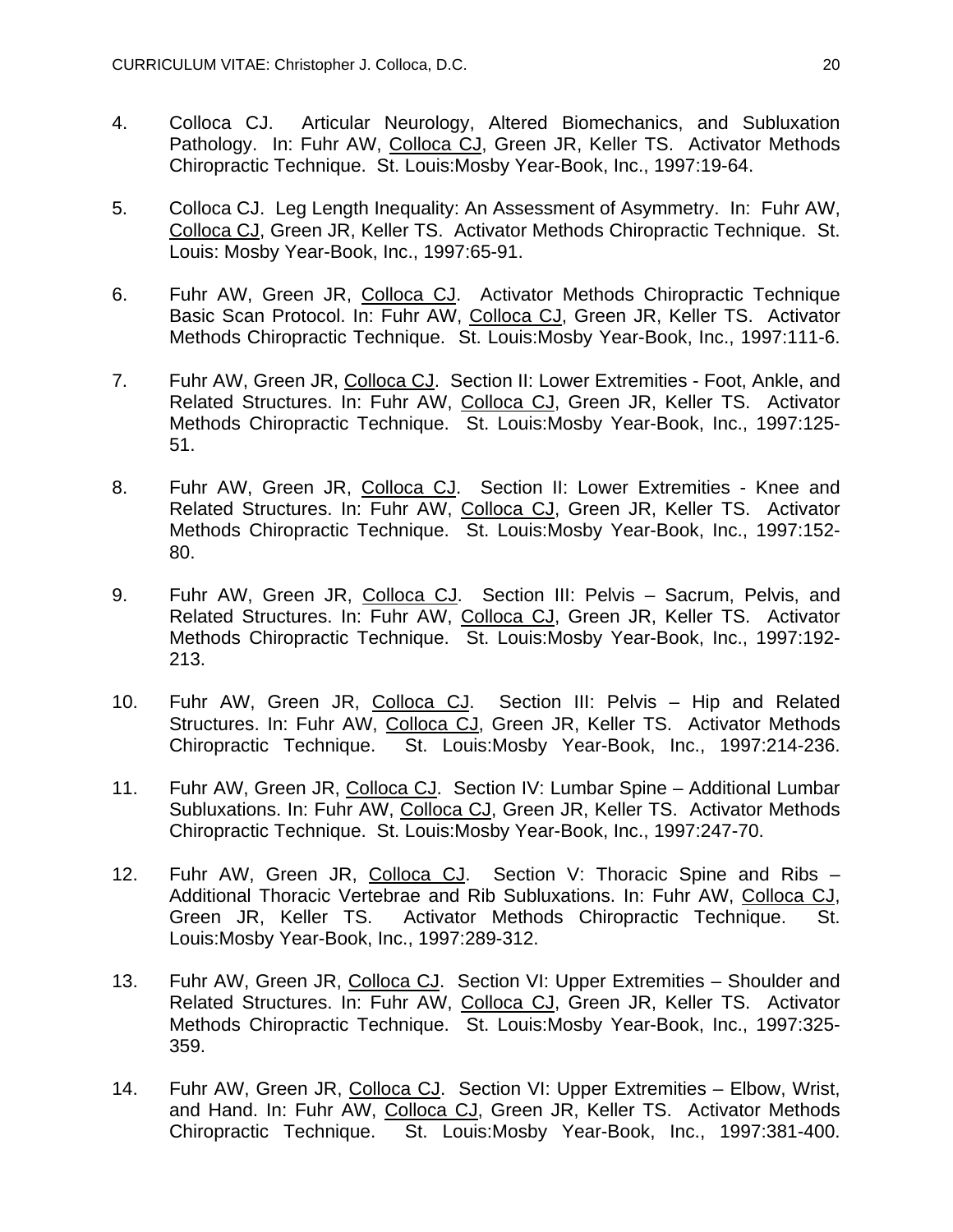15. Fuhr AW, Green JR, Colloca CJ. Section VII: Cervical Spine and Occiput -Cervical Spine and Occiput – Additional Cervical Subluxations. In: Fuhr AW, Colloca CJ, Green JR, Keller TS. Activator Methods Chiropractic Technique. St. Louis:Mosby Year-Book, Inc., 1997:412-30.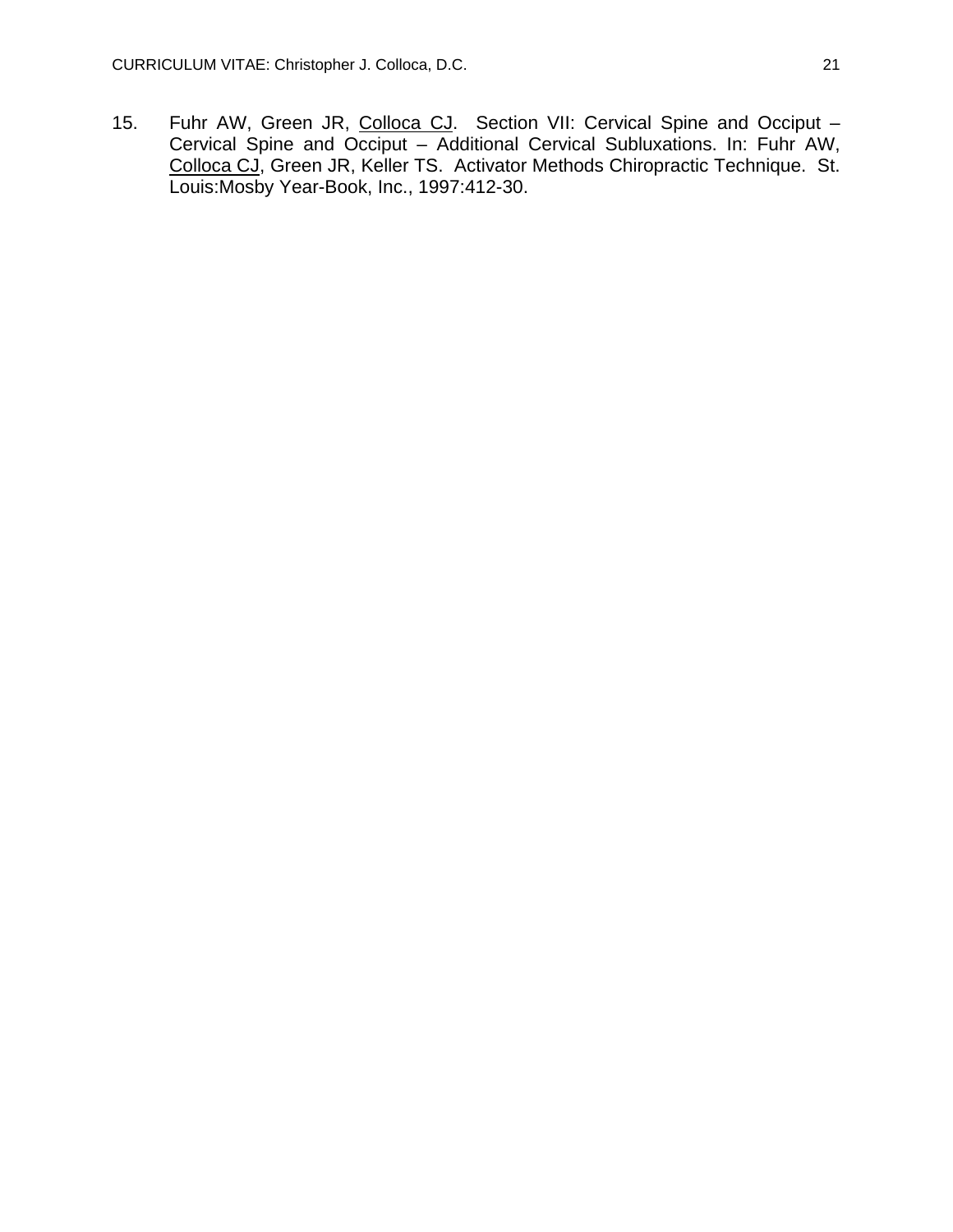### **PROFESSIONAL PUBLICATIONS:**

- 1. Colloca CJ. Quality and management for growth in chiropractic practice. DC Products Review 2007; 7(9):52-55.
- 2. Colloca CJ. SWOT analysis of your practice. DC Products Review 2007; 7(8):48-51.
- 3. Colloca CJ. Ten traits of successful practices. DC Products Review 2007; 7(5):58-61.
- 4. Colloca CJ. The mentor staircase. DC Products Review 2007 7(4):56-9.
- 5. Colloca CJ. Innovate or stagnate. DC Products Review 2007; 7(3):56-8.
- 6. Colloca CJ. Quantifying spinal muscle activity and strength. *American Journal of Clinical Chiropractic* 2003; 13(4):6-7.
- 7. Colloca CJ. Chiropractic popularity and utilization on the rise. *The American Journal of Clinical Chiropractic* 2003; 13(2):12.
- 8. Colloca CJ. Improving Physical Examinations Via Quantifiable Spinal Assessments. *The American Journal of Clinical Chiropractic* 2003; 13(1):22.
- 9. Colloca CJ, Keller TS. Investigating the electromyographic flexion-relaxation phenomena as a measure of spinal function. *The American Journal of Clinical Chiropractic* 2002; 12(4):8-9.
- 10. Taylor SH, Arnold ND, Biggs L, Colloca CJ, Mireau DR, Symons BP, Triano JJ. A review of the literature pertaining to the efficacy, safety, educational requirements, uses and usage of mechanical adjusting devices. Technical Report Commissioned by the Chiropractors' Association of Saskatchewan, Regina SK.
- 11. Colloca CJ. Neurophysiological research holds a key to understanding mechanisms of adjustments. *The American Journal of Clinical Chiropractic* 2002; 12(2):22-3.
- 12. Colloca CJ. CBP Non-profit supported study accepted in Clinical Biomechanics: Model predicts spinal motions during chiropractic adjustments. *The American Journal of Clinical Chiropractic* 2001; 12(2):1,4.
- 13. Colloca CJ. New research establishes a mechanism of whiplash. *The American Journal of Clinical Chiropractic* 2001; 11(4):9.
- 14. Colloca CJ. Recent chiropractic related studies in the biomedical literature. *Journal of the Arizona Association of Chiropractic* 2001 Nov/Dec: 17-8.
- 15. Colloca CJ. Basic science research to investigate the effects of chiropractic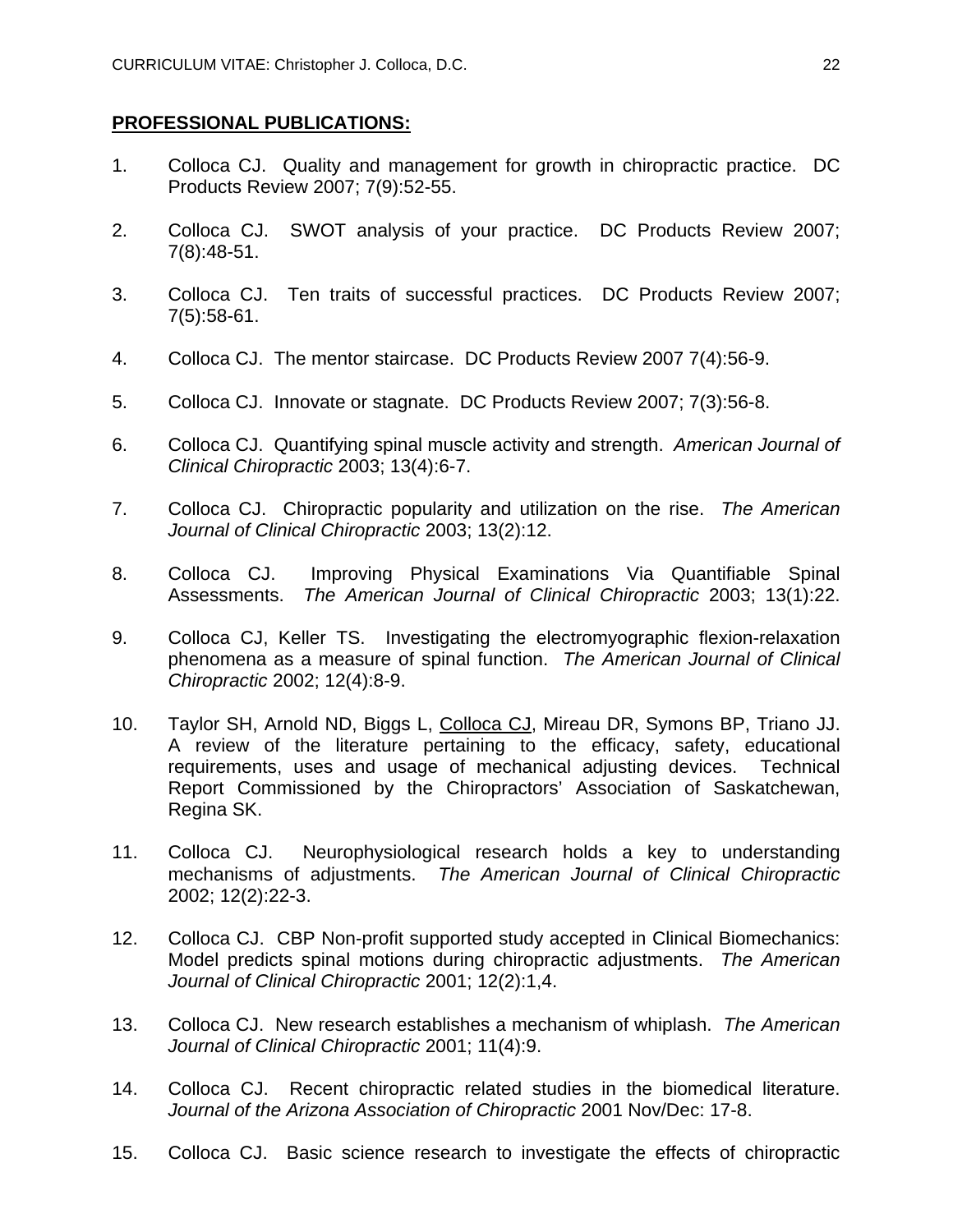adjustments on spinal function*. The American Journal of Clinical Chiropractic* 2001; 11(3):12-13.

- 16. Colloca CJ. Chiropractic ethnic cleansing alive and well in Saskatchewan*. The American Journal of Clinical Chiropractic* 2001; 11(2):1,4.
- 17. Colloca CJ, Keller TS. Neuromechanical research to understand chiropractic adjustments. *The American Journal of Clinical Chiropractic* 2001; 11(2): 6-7.
- 18. Colloca CJ. Mechanosensitive desensitization and nociceptive sensitization: the most common clinical presentation seen in practice. *The American Journal of Clinical Chiropractic* 2001; 11(1):6-7.
- 19. Colloca CJ. Phoenix based chiropractic research: Biomechanical & neurophysiological response of chiropractic adjustments. *Journal of the Arizona Association of Chiropractic* 2000 (Nov/Dec):5-8.
- 20. Colloca CJ. Biomechanical and Neurophysiological Responses of Chiropractic Adjustments: Ongoing Original Research. *The American Journal of Clinical Chiropractic* 2000; 10(4):19-20.
- 21. Colloca CJ. Dublin's ESB conference The old meets the new. *Dynamic Chiropractic* 2000 (Oct 31); 18(23):14,16,53.
- 22. Colloca CJ. Activator Tips: First metatarsal and first cuneiform subluxation. *Success Express* 2000; 20(5):27-8.
- 23. Colloca CJ. New NICR research accepted for publication at major 2000 spine conferences. *Activator Vision* 2000; 15(3):10-11.
- 24. Colloca CJ. NICR research to be presented at ISSLS 2000, Adelaide, Australia. *Activator Vision* 2000; 15(2):8,21
- 25. Colloca CJ. Focus on Activator Methods Chiropractic Technique. *Canadian Chiropractor* 2000; 5(1):18-21.
- 26. Colloca CJ. Our vision is your success. *Activator Vision* 2000; 15(1):4,15-16.
- 27. Colloca CJ. A record 18 activator papers/presentations published or in review in 1999-2000. *Activator Vision* 2000 15(1):8,18.
- 28. Colloca CJ. Activator. The success and applications of Activator Methods. *InPractice* 1999; 4(1):34-41.
- 29. Fuhr AW, Colloca CJ. Subluxation: we are closer than you think. *Activator Update* 1999; 14(6):3-5,14.
- 30. Colloca CJ. Activator<sup>®</sup>II Enhancements for improved patient care. Activator *Update* 1999; 14(6):12-14.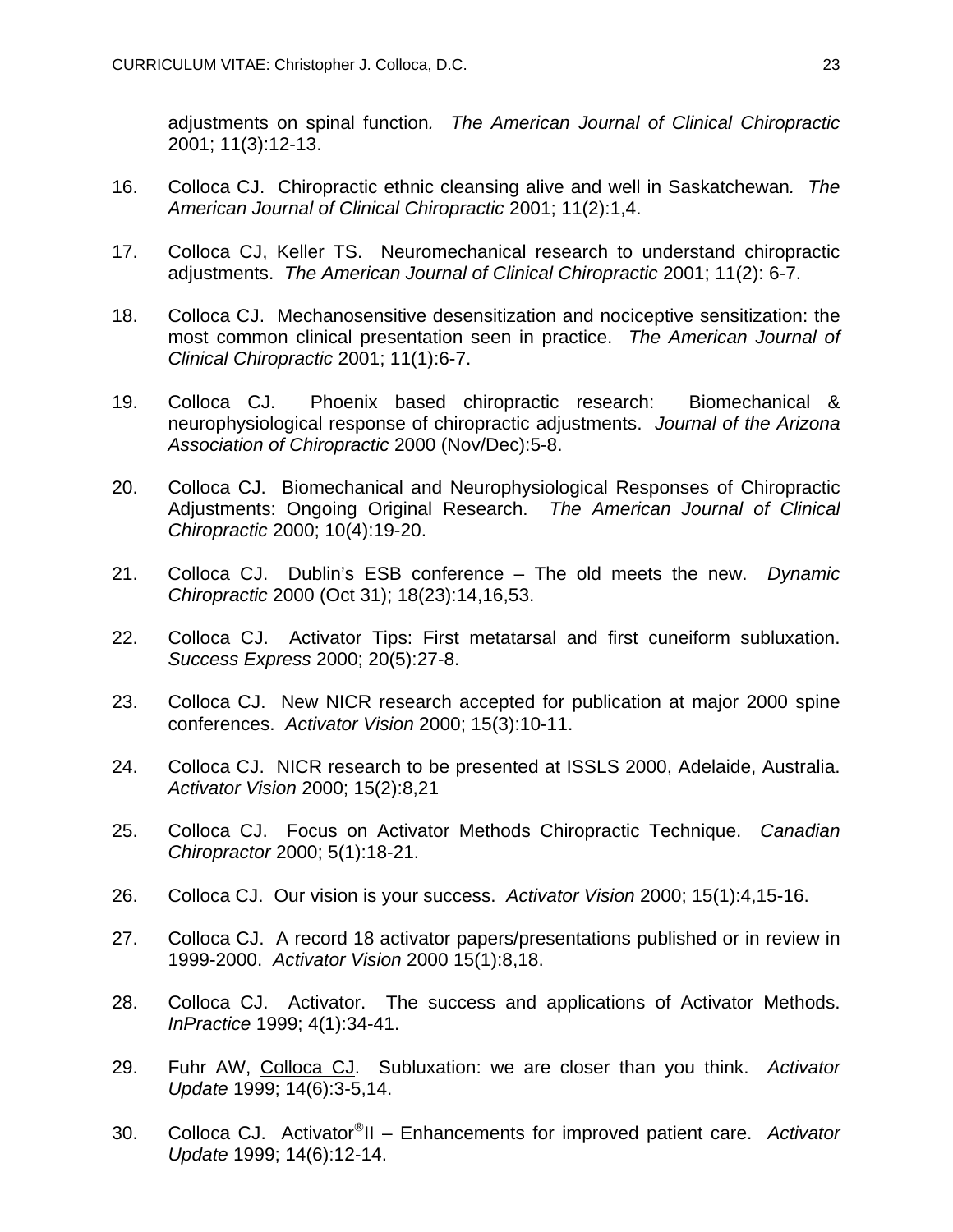- 31. Colloca CJ. Documentation to improve my practice? Absolutely! *The Australian Chiropractor*; December, 1999: 3.
- 32. Colloca CJ. Annual Activator Methods instructors meeting debuts new fall program. *Activator Update* 1999; 14(5):9-14.
- 33. Colloca CJ. New Activator Methods Clinical Compendium debuts at the 1999 fall seminars. *Activator Update* 1999; 14(4):1,5.
- 34. Colloca CJ. Solid patient education, report of findings focus. *Activator Update* 1999; 14(4):6-10.
- 35. Colloca CJ. Research Update: Activator research presented at ISSLS and continued spine research at NASA. *Activator Update* 1999; 14(4):11-12.
- 36. Colloca CJ. State of the Art Literature Review. *ICA Review* 1999; 55(4):72-5.
- 37. Colloca CJ. www.activator.com. *Activator Update* 1999; 14(3):1,5.
- 38. Colloca CJ. Research Update: Activator research accepted for presentation at the 1999 International Society for the Study of the Lumbar Spine. *Activator Update* 1999; 14(3):10.
- 39. Colloca CJ. State of the Art Literature Review. *ICA Review* 1999; 55(2):72-5.
- 40. Colloca CJ. 1999 Activator Methods Cervical Spine Symposium: True continuing education. *Activator Update* 1999; 14(1):3-5.
- 41. Colloca CJ. Research Update: New manuscripts on the AAI II, spinal stiffness, and neurophysiological responses to chiropractic adjustments. *Activator Update* 1999; 14(1):10-12.
- 42. Colloca CJ. State of the Art Literature Review. *ICA Review* 1999; 55(1):64-7.
- 43. Colloca CJ. Chiropractic management of soft-tissue injury & repair: excerpts from the Activator Methods Cervical Spine Symposium. *Activator Update* 1998; 13(6):1,4.
- 44. Colloca CJ. Literature Update. *Activator Update* 1998; 13(6):11,14.
- 45. Colloca CJ. State of the Art Literature Review. *ICA Review* 1998; 54(4):71-5.
- 46. Colloca CJ, Fuhr AW. Day of the Spine in Paris. *Dynamic Chiropractic* August 10, 1998; 16(17):23, 30-1.
- 47. Colloca CJ. New cervical spine symposium program debuts at 1998 fall Activator Methods seminars. *Activator Update* 1998; 13(5):7,10-12.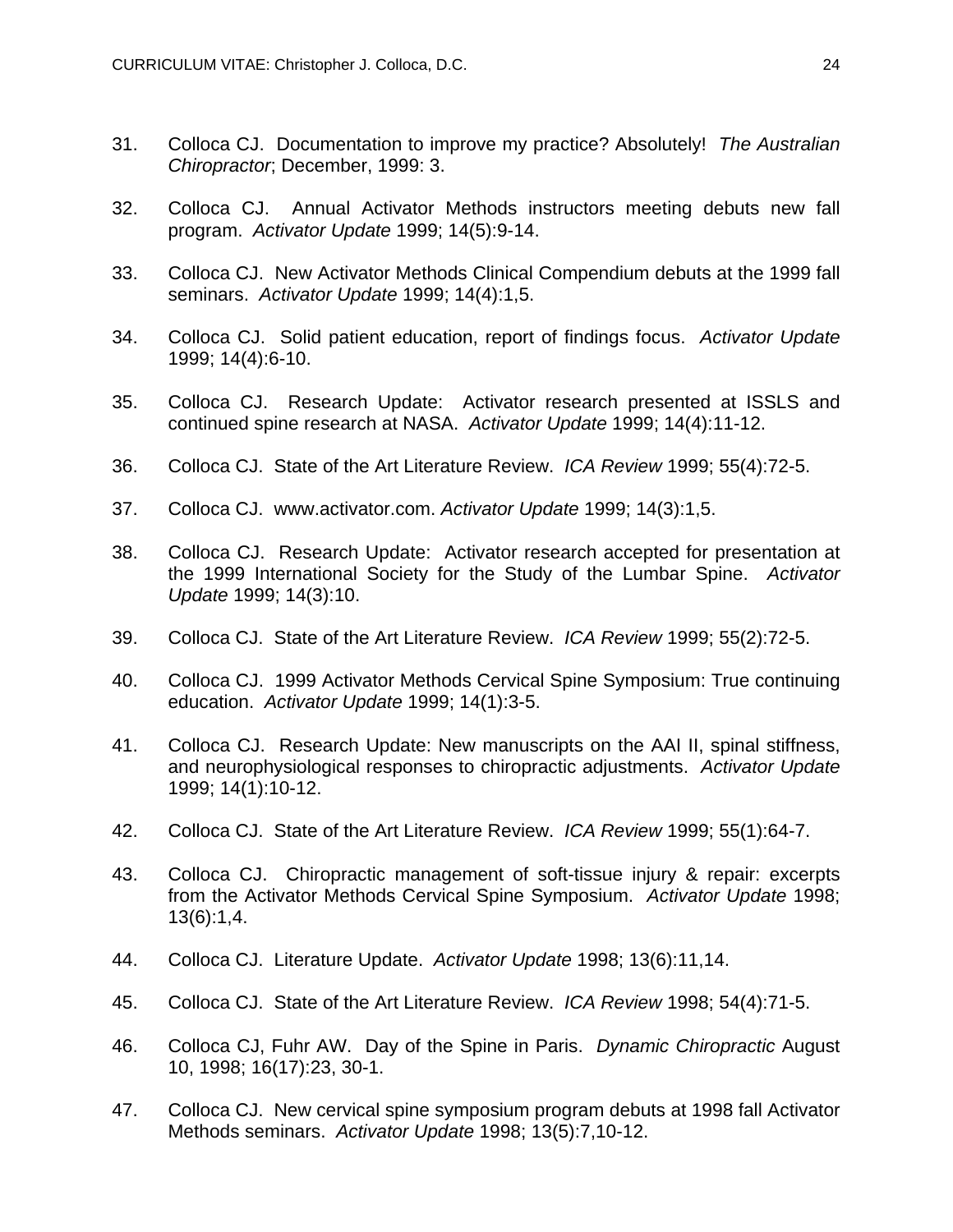- 48. Colloca CJ. The most effective way of obtaining new patients aside from referrals. *Activator Update* 1998; 13(5):12,17.
- 49. Colloca CJ. Activator Methods introduces Pronex<sup>®</sup>II axial-extension traction for cervical spine rehabilitation and chronic pain control. *Activator Update* 1998; 13(5):15-16.
- 50. Colloca CJ, Fuhr AW. Report from the  $25<sup>th</sup>$  annual meeting of the International Society for the Study of the Lumbar Spine (ISSLS), June 9-13, 1998, Brussels, Belgium: Research implications for the chiropractic profession. *Activator Update* 1998; 13(5):5,8.
- 51. Colloca CJ. Disc injury and new data on MRI high intensity zone. *The American Journal of Clinical Chiropractic* 1998; 8(3):16-7.
- 52. Colloca CJ. Presidential guest speakers at the '98 meeting of the international society for the study of the lumbar spine. *The American Journal of Clinical Chiropractic* 1998; 8(3):25.
- 53. Colloca CJ. State of the Art Literature Review. *ICA Review* 1998; 54(3):74-8.
- 54. Colloca CJ. New Activator Methods fall seminars packed with new research and take home value. *Activator Update* 1998; 13(4):1,4,12.
- 55. Colloca CJ. To the Students: How to achieve low overhead with high volume efficiency. *Activator Update* 1998; 13(4):6-7.
- 56. Colloca CJ. Literature Update. *Activator Update* 1998; 13(4):10-2.
- 57. Colloca CJ. The National Chiropractic Mutual Insurance Company's \$25,000 grant allows for neurophysiological "Subluxation" investigations to be done on live human subjects. *Activator Update* 1998; 13(3):1,4.
- 58. Colloca CJ. Literature Update. *Activator Update* 1998; 13(3):10,13.
- 59. Colloca CJ. NCMIC grant allows for research on live human subjects. *Dynamic Chiropractic* April 6, 1998; 16(8):25,28.
- 60. Colloca CJ. Implications for the natural superiority of the chiropractic adjustment and a look to the future. *The American Journal of Clinical Chiropractic* 1998;  $8(1):6-7.$
- 61. Colloca CJ. Break through study confirms Activator Method's research agenda. *Activator Update* 1998 March/April; 13(2):1,4,14.
- 62. Colloca CJ. Literature Update. *Activator Update* 1998 March/April; 13(2):10,13- 4.
- 63. Colloca CJ. Colloca CJ. State of the Art Literature Review. *ICA Review* 1998;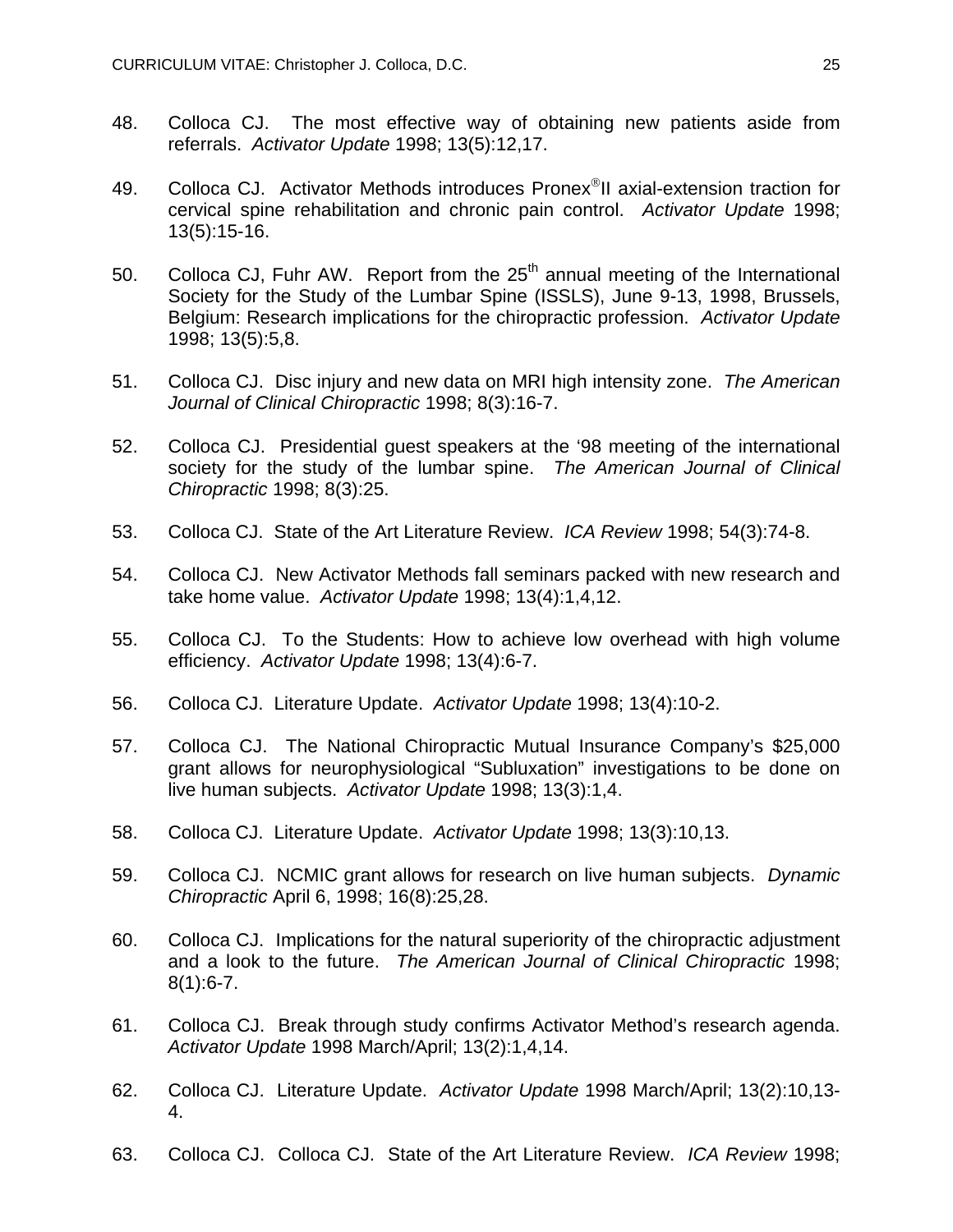54(2):76-80.

- 64. Colloca CJ. State of the Art Literature Review. *ICA Review* 1998; 54(1): 88-91.
- 65. Colloca CJ. Lumbar Spine Symposium: Bringing You the Latest Literature ... and taking it public. *Activator Update* 1998 Jan/Feb; 13(1):1,4,6.
- 66. Colloca CJ. Literature Update. *Activator Update* 1998 Jan/Feb; 13(1):10,13-4.
- 67. Fuhr AW, Colloca CJ. Evaluation and management of common clinical syndromes utilizing Activator Methods Chiropractic Technique. *D.C. Tracts* 1998;  $10(2):3-8.$
- 68. Colloca CJ. Documentation: A pain in the neck, or ... The key to better outcomes, longer patient retention, and more referrals. *InPractice* 1997; 2(6): 8- 13.
- 69. Fuhr AW, Colloca CJ. Activator Methods Chiropractic Technique: A contemporary vision for clinical practice. *Chiropractic Products* 1997 October; 12(8):62-6.
- 70. Colloca CJ. High Velocity, Low-Force Specific Chiropractic Adjustment. *The American Journal of Clinical Chiropractic* 1997; 7(4):26-7.
- 71. Colloca CJ. State of the Art Literature Review. *ICA Review* 1997 July/Aug; 53(4):87-90.
- 72. Colloca CJ. Another Side to the "\$50 Roll." *Dynamic Chiropractic* 1997 July 14; 15(15):6,15.
- 73. Colloca CJ. If They Only Knew What We Know ... What the Literature Recommends. *The American Journal of Clinical Chiropractic* 1997; 7(3):11.
- 74. Colloca CJ. Utilizing proper documentation in chiropractic practice. *Activator Update* 1997 May/June; 12(3):4,6,26.
- 75. Colloca CJ. To The Students: Opening Up vs. Associating. *Activator Update* 1997 May/June; 12(3):7,26.
- 76. Colloca CJ. Literature Update. *Activator Update* 1997 May/June; 12(3):21-23.
- 77. Colloca CJ. Documentation in Chiropractic Practice: Bridging the Gap Between Clinical Presentation and the Literature. *The American Journal of Clinical Chiropractic* 1997; 7(2):20-1.
- 78. Colloca CJ. Research takes time. *NICR Bulletin* 1997; 5(1):1,6.
- 79. Colloca CJ. Literature Update. *Activator Update* 1997 March/April; 12(2):21-2.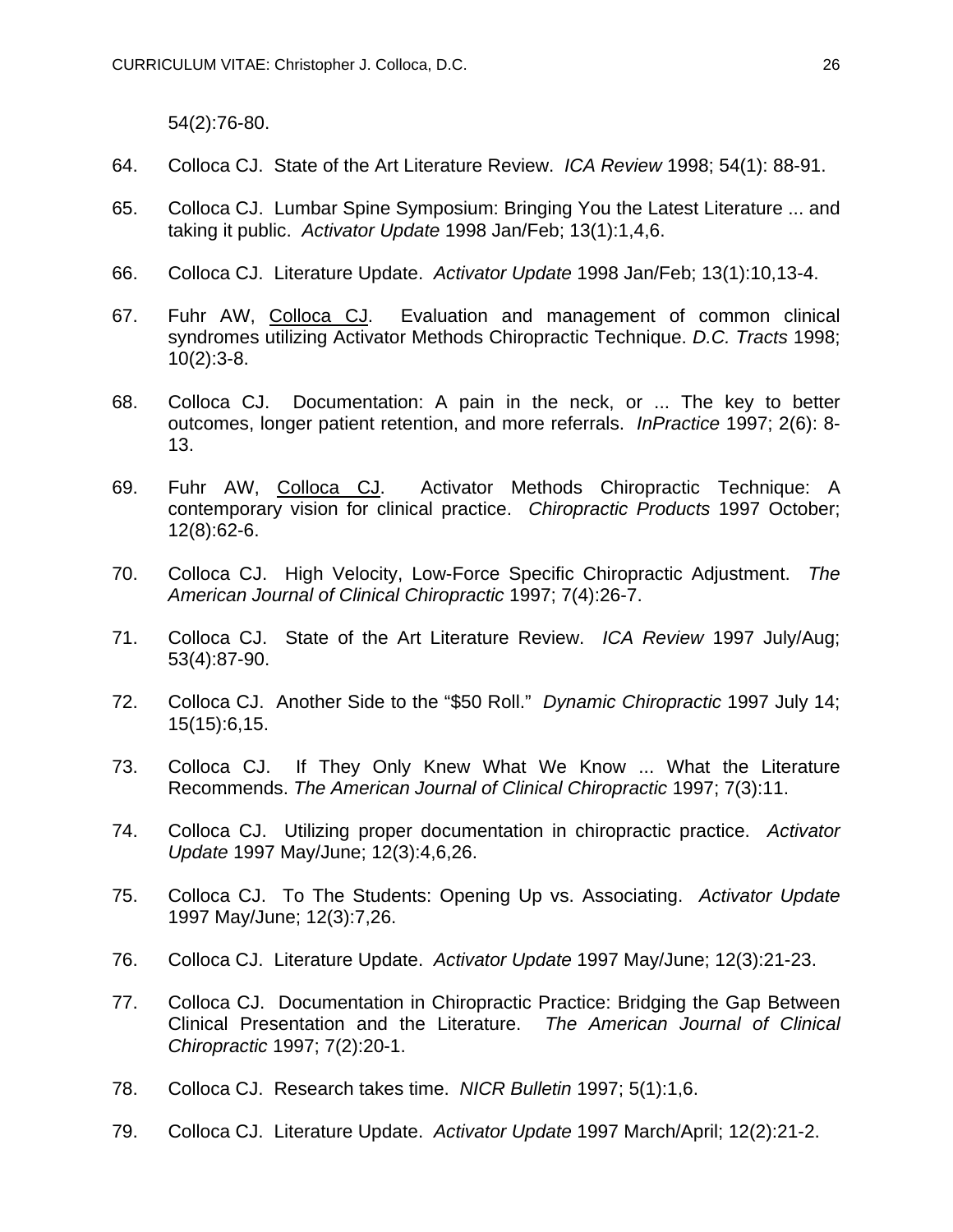- 80. Colloca CJ. Activator Methods: A Present Day Look to the Future. *Activator Update* 1997 Jan/Feb; 12(1):21-2.
- 81. Colloca CJ. Literature Update. *Activator Update* 1997 Jan/Feb; 12(1):21-2.
- 82. Colloca CJ. The Afferent Pathways of Discogenic Pain Syndromes: Understanding and Implementing Clinical Assessment Procedures to Assist in Diagnosis and Management (Part I of II). *The American Journal of Clinical Chiropractic* 1996; 6(4):20-1.
- 83. Colloca CJ. State of the Art Literature Review. *ICA Review* 1996 Sept/Oct; 52(5):76-9.
- 84. Colloca CJ. State of the Art Literature Review. *ICA Review* 1996 July/August; 52(4):77-81.
- 85. Colloca CJ. Central Sensitization: Explanations for Common Clinical Observations and Chiropractic Intervention. *The American Journal of Clinical Chiropractic* 1996; 6(3):6-7.
- 86. Colloca CJ. Literature Update. *Activator Update* 1996 July/August; 11(4):7-8.
- 87. Colloca CJ. State of the Art Literature Review. *ICA Review* 1996 May/June; 52(3):61-7.
- 88. Colloca CJ. Literature Update. *Activator Update* 1996 May/June; 11(3):7-8.
- 89. Colloca CJ. Somatic Afferents and the Autonomic Nervous System: An Update on Somatovisceral Reflexes. *The American Journal of Clinical Chiropractic* 1996; 6(2):10.
- 90. Colloca CJ. Literature Update. *Activator Update* 1996 March/April; 11(3):7-8.
- 91. Colloca CJ. Evidence of Vertebral Subluxation: Are Asymptomatic Spinal Abnormalities Clinical Entities? *The American Journal of Clinical Chiropractic* 1996; 6(1):21,23.
- 92. Colloca CJ. Literature Update. *Activator Update* 1996 Jan/Feb; 11(1):7-8.
- 93. Colloca CJ. Current Concepts of Pain: A Neuroanatomic & Physiological Discussion of Mechanical Alterations to the Human Frame. *The American Journal of Clinical Chiropractic* 1995; 5(4):10-11.
- 94. Colloca CJ. Literature Update. *Activator Update* 1995 Sept/Oct; 10(5):3-4,9.
- 95. Colloca CJ. The Effects of Posture in Dynamics of the Nucleus Pulposus. *The American Journal of Clinical Chiropractic* 1995; 5(3):6-7.
- 96. Colloca CJ. Literature Update. *Activator Update* 1995 July/August; 10(4):25,29.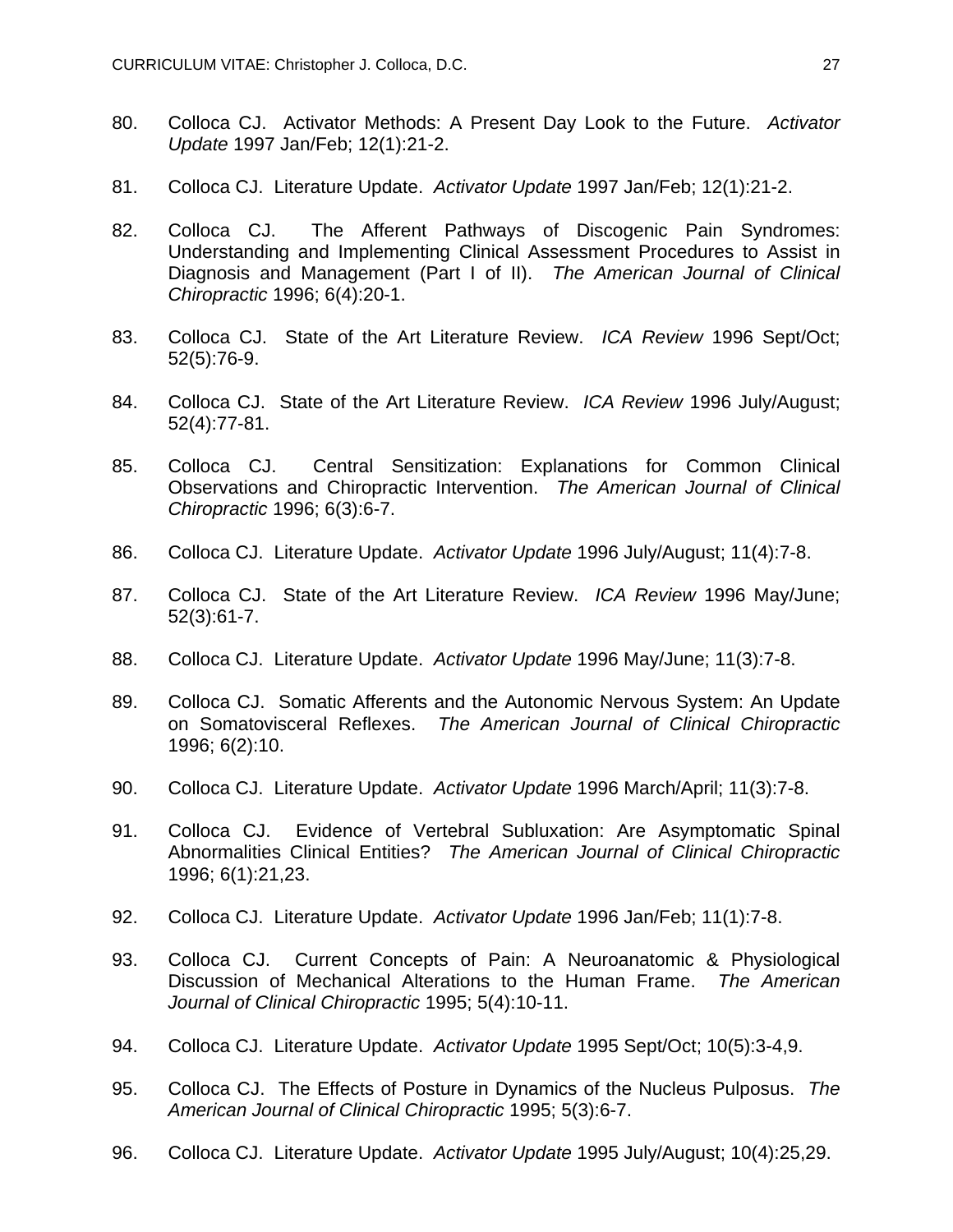- 97. Colloca CJ. Neurological Consequences of Ligamentous Alteration and Deformation: A Necessary Review. *The American Journal of Clinical Chiropractic* 1995; 5(2):16-7.
- 98. Colloca CJ. Literature Update. *Activator Update* 1995 May/June; 10(3):18-22.
- 99. Colloca CJ. Neurological Considerations of Vertebral Subluxation: A Brief Review of the Literature. *Communique: The Bulletin of the New York Chiropractic Council*. Upstate/District 6. Albany, Lake Placid & Syracuse, Circulation 425. 1995 May; IV(4):1-4.
- 100. Colloca CJ. The Disc, Ligamentum Flavum, & Canal Stenosis. Considerations in Cervical Extension Traction and it's Protocols. *The American Journal of Clinical Chiropractic*; 5(1):24-6.
- 101. Colloca CJ. Literature Update. *Activator Update* 1995 March/April; 10(2):18-21.
- 102. Colloca CJ. Neurological Considerations of Vertebral Subluxation: A Brief Review of the Literature. *Elan Vital* (Life College) 1995 March; XIV(2):24-6.
- 103. Colloca CJ. Manipulation vs. Adjustment: More Than Just Intent and Semantics. *Elan Vital* (Life College) 1995 February; XIV(1):1.
- 104. Colloca CJ. Activator Club: An Introductory Look at the Detection and Correction of the Vertebral Subluxation by Activator Methods Chiropractic Technique. *Elan Vital* (Life College) 1995 April; XIII (3):6.

## **VIDEO PROGRAM PRESENTATIONS:**

- 1. Colloca CJ. Introducing Impulse iQ. VIDEO presentation, ©2008, Neuromechanical Innovations, LLC, 101 S. Roosevelt Ave, Chandler, AZ 85226.
- 2. Colloca CJ, Gudgel JW. The Neuromechanical System: 4 DVD Boxset. VIDEO presentation, ©2008, Neuromechanical Innovations, LLC, 101 S. Roosevelt Ave, Chandler, AZ 85226.
- 3. Colloca CJ, Keller TS. Introducing Impulse. VIDEO Presentation, ©2004, Neuromechanical Innovations, LLC, 11011 S. 48<sup>th</sup> St., Suite 220, Phoenix, AZ 85044, 2004.
- 4. Colloca CJ, Fuhr AW, Gudgel JW. Activator Methods Clinical Compendium. VIDEO Presentation, ©1999, Activator Methods International, Ltd., 3714 East Indian School Road, Phoenix, AZ 85018, 1999.
- 5. Colloca CJ, Fuhr AW. Activator Methods New Patient Orientation. VIDEO Presentation, ©1999, Activator Methods International, Ltd., 3714 East Indian School Road, Phoenix, AZ 85018, 1999.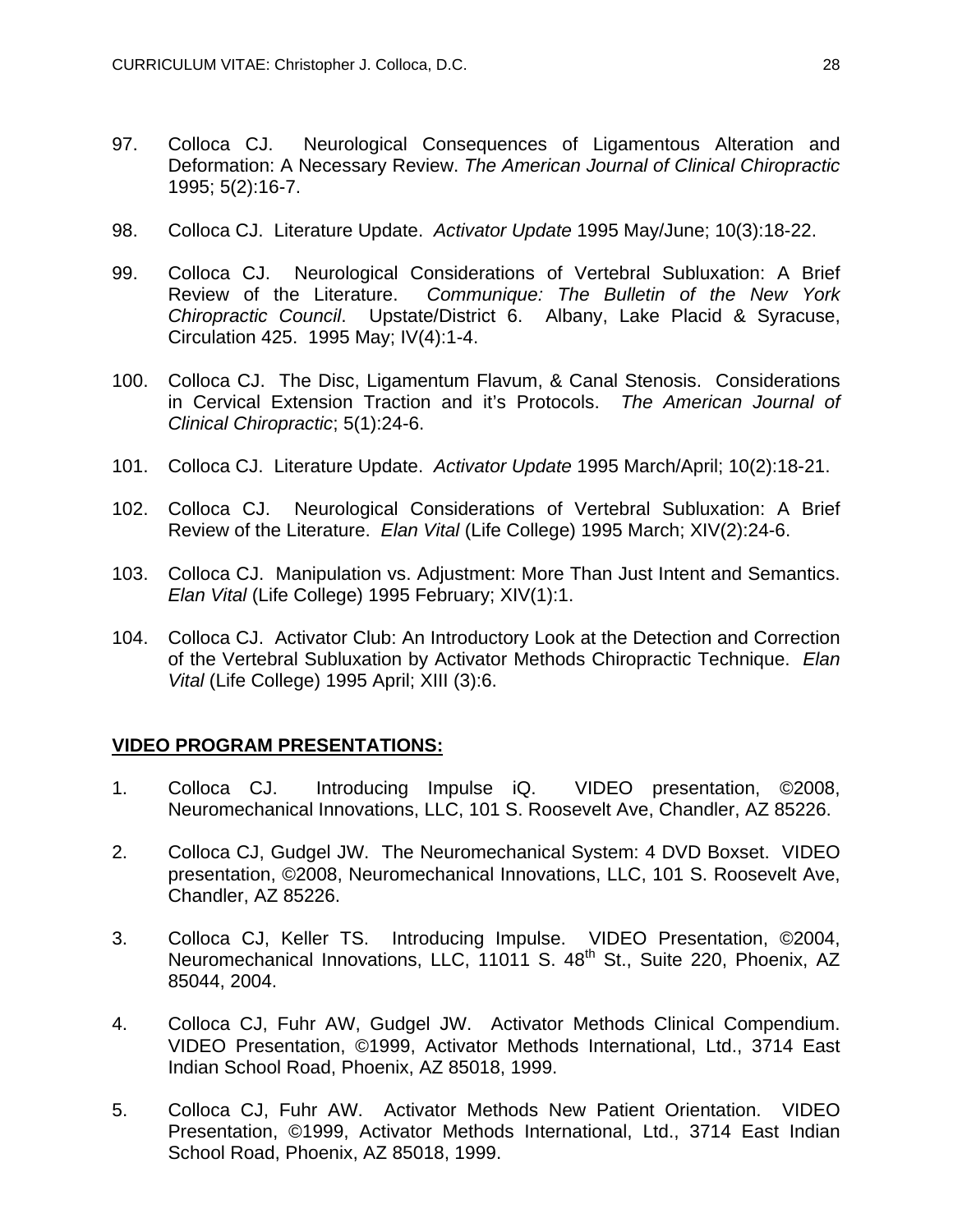- 6. Colloca CJ, Fuhr AW. Activator Methods Report of Findings. VIDEO Presentation, ©1999, Activator Methods International, Ltd., 3714 East Indian School Road, Phoenix, AZ 85018, 1999.
- 7. Colloca CJ, Fuhr AW. The Cervical Spine Symposium, Part I. VIDEO Presentation, ©1998, Activator Methods, Inc. P.O. Box 80317, Phoenix, AZ 85060, 1998.
- 8. Colloca CJ, Fuhr AW. The Cervical Spine Symposium, Part II. VIDEO Presentation, ©1998, Activator Methods, Inc. P.O. Box 80317, Phoenix, AZ 85060, 1998.
- 9. Colloca CJ. Prevention and Relief of Neck Pain, Headache, and Carpal Tunnel Syndrome. VIDEO Presentation, ©1998, Activator Methods, Inc. P.O. Box 80317, Phoenix, AZ 85060, 1998.
- 10. Colloca CJ, Fuhr AW. The Lumbar Spine Symposium, Part I. VIDEO Presentation, ©1997, Activator Methods, Inc. P.O. Box 80317, Phoenix, AZ 85060, 1997.
- 11. Colloca CJ, Fuhr AW. The Lumbar Spine Symposium, Part II. VIDEO Presentation, ©1997, Activator Methods, Inc. P.O. Box 80317, Phoenix, AZ 85060, 1997.
- 12. Colloca CJ. Low Back Pain: A 20th Century Epidemic. VIDEO Presentation, ©1997, Activator Methods, Inc. P.O. Box 80317, Phoenix, AZ 85060, 1997.
- 13. Colloca CJ. Articular Neurology, Altered Biomechanics, and Subluxation Pathology. VIDEO Presentation, ©1996, Activator Methods, Inc. P.O. Box 80317, Phoenix, AZ 85060, 1996.
- 14. Colloca CJ. Leg Length Inequality: An Assessment of Asymmetry. VIDEO Presentation, ©1996, Activator Methods, Inc. P.O. Box 80317, Phoenix, AZ 85060, 1997.

# **INVITED LECTURES**

- 1. Colloca CJ. Neuromechanical advances in chiropractic for athletic performance enhancement. *International Chiropractors Association's 18th Annual Symposium on Natural Fitness*. **Columbus, OH**, *March 5, 2010*.
- 2. Colloca CJ. Muscular recovery of ligamentous injury: implications for clinical decision making and rehabilitation. Soft Tissue Disorders and Injuries of the Spine – Controversies in Etiopathogenesis, management and costs. *XVIth Brussels International Spine Symposium*. **Brussels, Belgium**, *November 20-21, 2009*.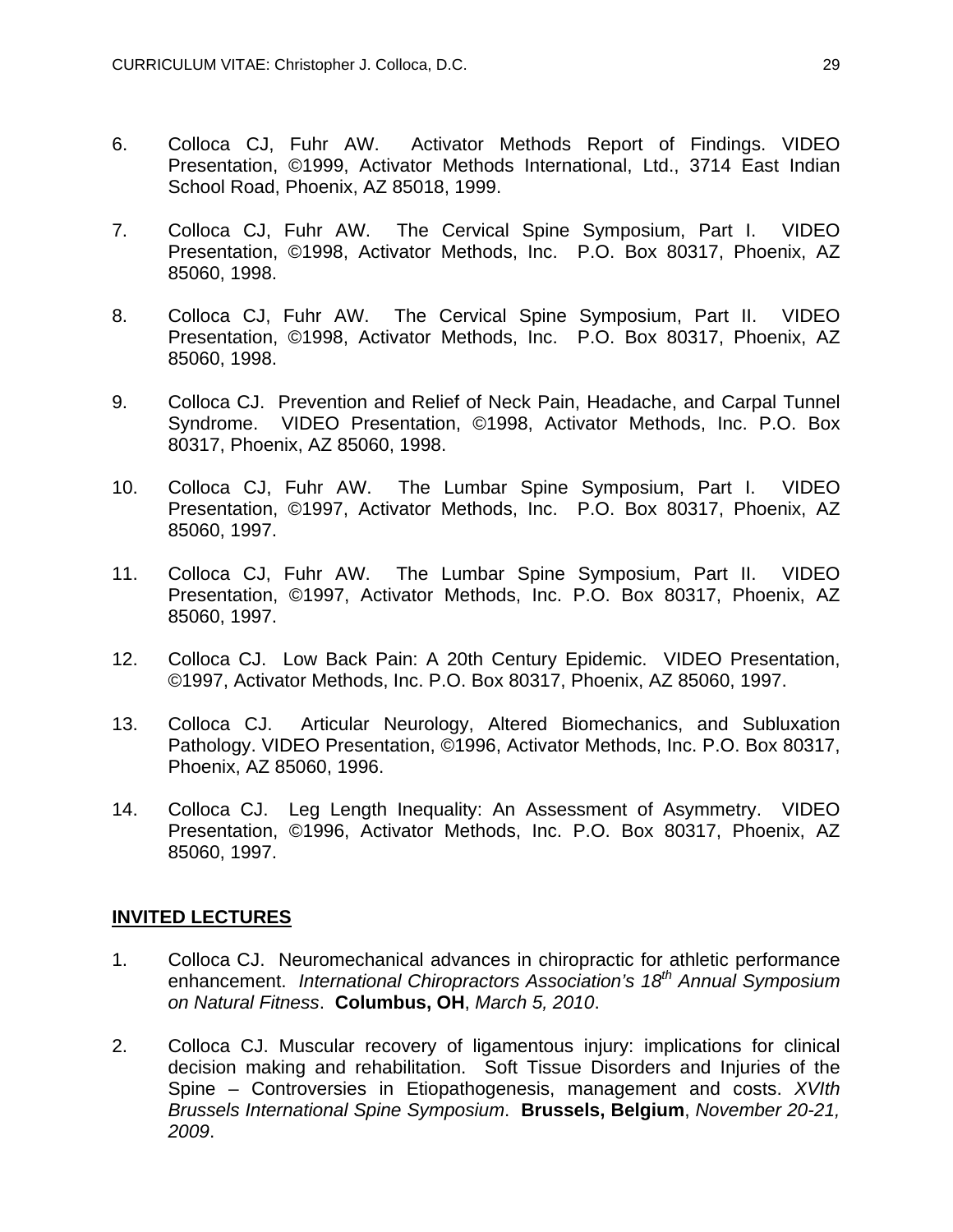- 3. Colloca CJ. Introduction to Neuromechanical Instrument Adjusting: Impulse Adjusting Technique. Proceedings of the 10<sup>th</sup> Biennial Congress of the World *Federation of Chiropractic.* **Montreal, Quebec, Canada**, *April 30 – May 2, 2009:57-59.*
- 4. Colloca CJ. The Place of Chiropractic Care. *XIVth Brussels International Spine Symposium*. Surgery for Low Back Pain? Controversies in Ethiopathogenesis, Management and Costs. **Brussels, Belgium**, *November 16-17, 2007*.
- 5. Colloca CJ. Neurological mechanisms of post-traumatic cervicogenic headache (Plenary Presentation). *2007 International Whiplash Trauma Conference*. Trump Sonesta Beach Resort, **Miami, FL**, *October 26-27, 2007*.
- 6. Colloca CJ. "Biomechanical Responses to Lumbar Spinal Manipulation"; "The Role of Neuromuscular System in Low Back Pain" (with Marras W, Govenden S, Szpalski M, Gunzburg R, Hall D, LeHuec JC, Aebi M and Cinotti G). *The International Society for the Study of the Lumbar Spine Instructional Course*. **Johannesburg, South Africa**, *September 1-2, 2007*.
- 7. Colloca CJ. "Neuromechanical Advances in Chiropractic." *The New Hampshire Chiropractic Association Annual Convention*, Marriott Hotel, **Nashua, NH**, *April 21-22, 2007*.
- 8. Colloca CJ. "Science Behind the Subluxation: Biomechanical and Neurophysiological Responses to Spinal Manipulation and Validating Quantitative Assessments" (With Kawchuk GN, and Rosner T). *Association of Chiropractic Colleges XIV / Research Agenda Conference XII*. **Phoenix, AZ**, *March 16-18, 2007*.
- 9. Colloca CJ. "Neuromechanical Advances in Chiropractic and The Neuromechanical System™. *Institute Franco-European Chiropractic*, **Paris, France**, *March 24-25, 2007*.
- 10. Colloca CJ. "Neuromechanical Advances in Chiropractic." The Iowa Chiropractic Society, **Des Moines, IA**, *March 9, 2007*.
- 11. Colloca CJ. "Neuromechanical Advances in Chiropractic. The Napa County Chiropractic Association, **Napa, CA**, *March 10, 2007*.
- 12. Colloca CJ. "Documentation in Chiropractic Practice." The South Carolina Chiropractic Association, **Myrtle Beach, SC**, *June 8-9, 2006.*
- 13. Colloca CJ. "Whiplash Updates 2006"; "Digital Motion X-Ray Research". Digital Motion X-Ray Annual Conference. **Grand Cayman, Cayman Islands**, *May 25-26, 2006*.
- 14. Colloca CJ. "Biomechanical and Neurophyisological Responses of Spinal Manipulation." Chiropractic Biophysics Annual Convention, **Chicago, IL,** *August 25-27, 2006*.